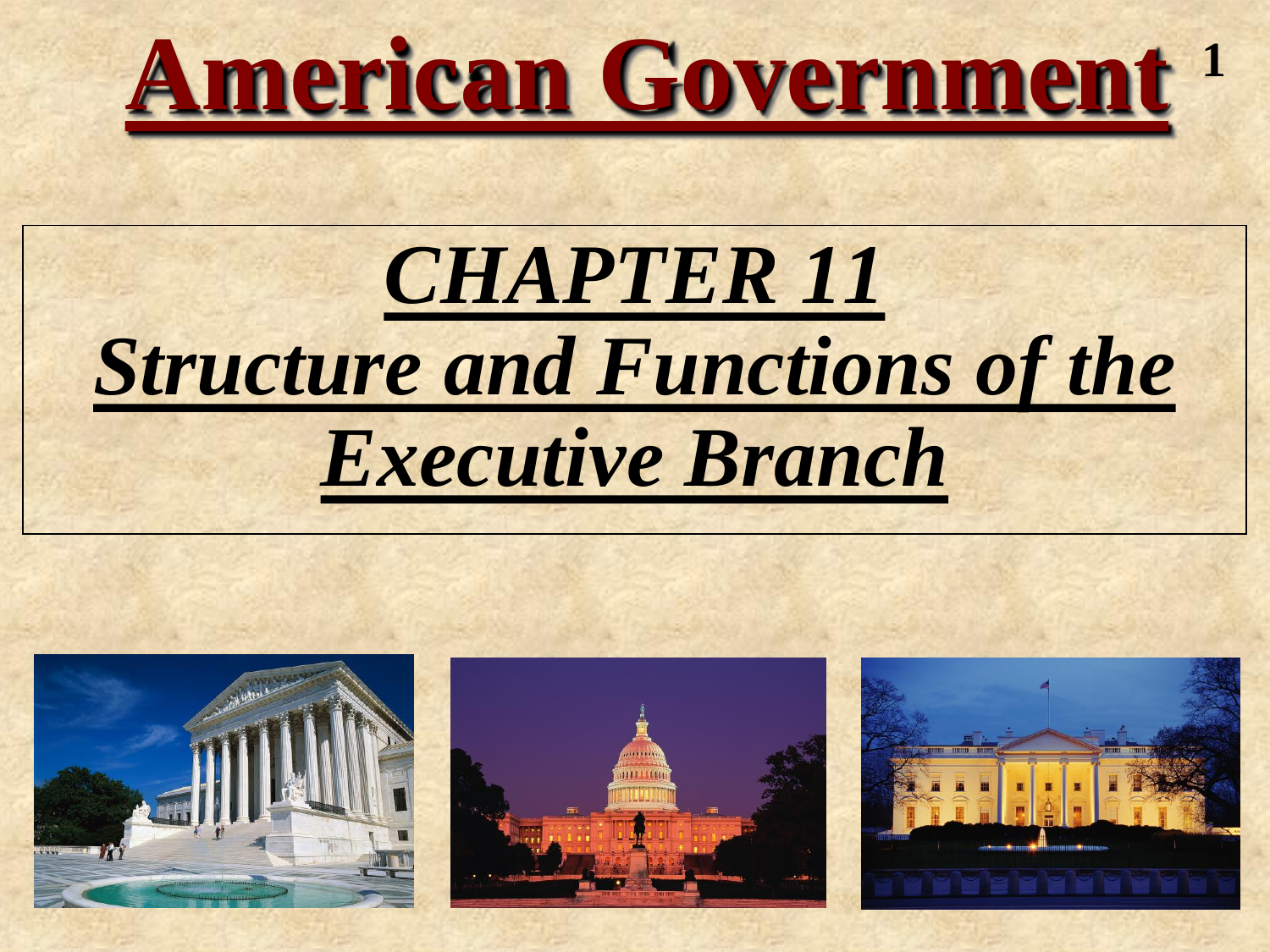### **The Federal Bureaucracy**

•**What is a bureaucracy?**

•**What are the major elements of the federal bureaucracy?**

**2**

- •**How are groups within the federal bureaucracy named?**
- •**What is the difference between a staff agency and a line agency?**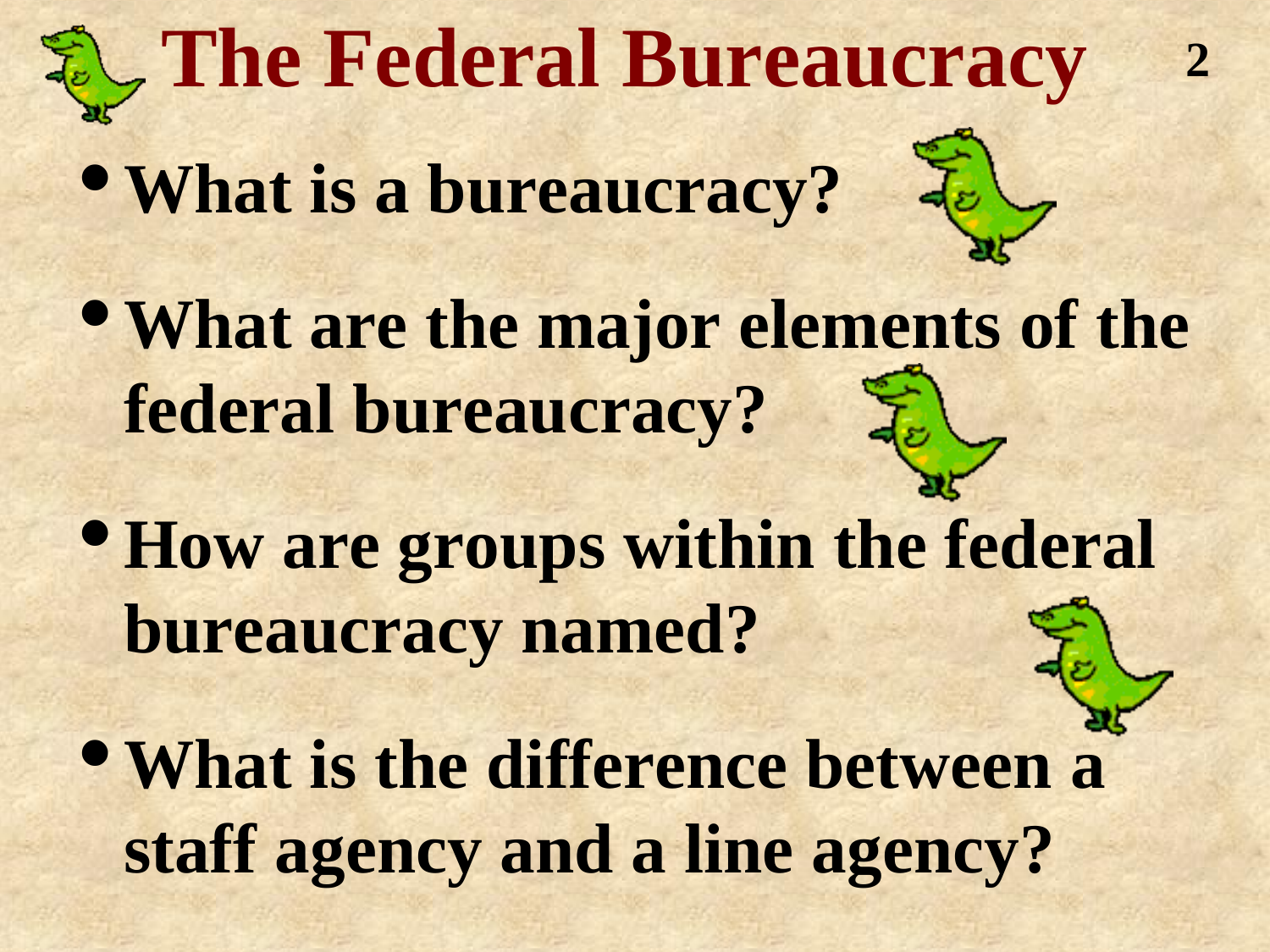**Three features distinguish bureaucracies: What Is a Bureaucracy?**

**3**

*1. Hierarchical authority***.**

**Bureaucracies are based on a pyramid structure with a chain of command running from top to bottom.**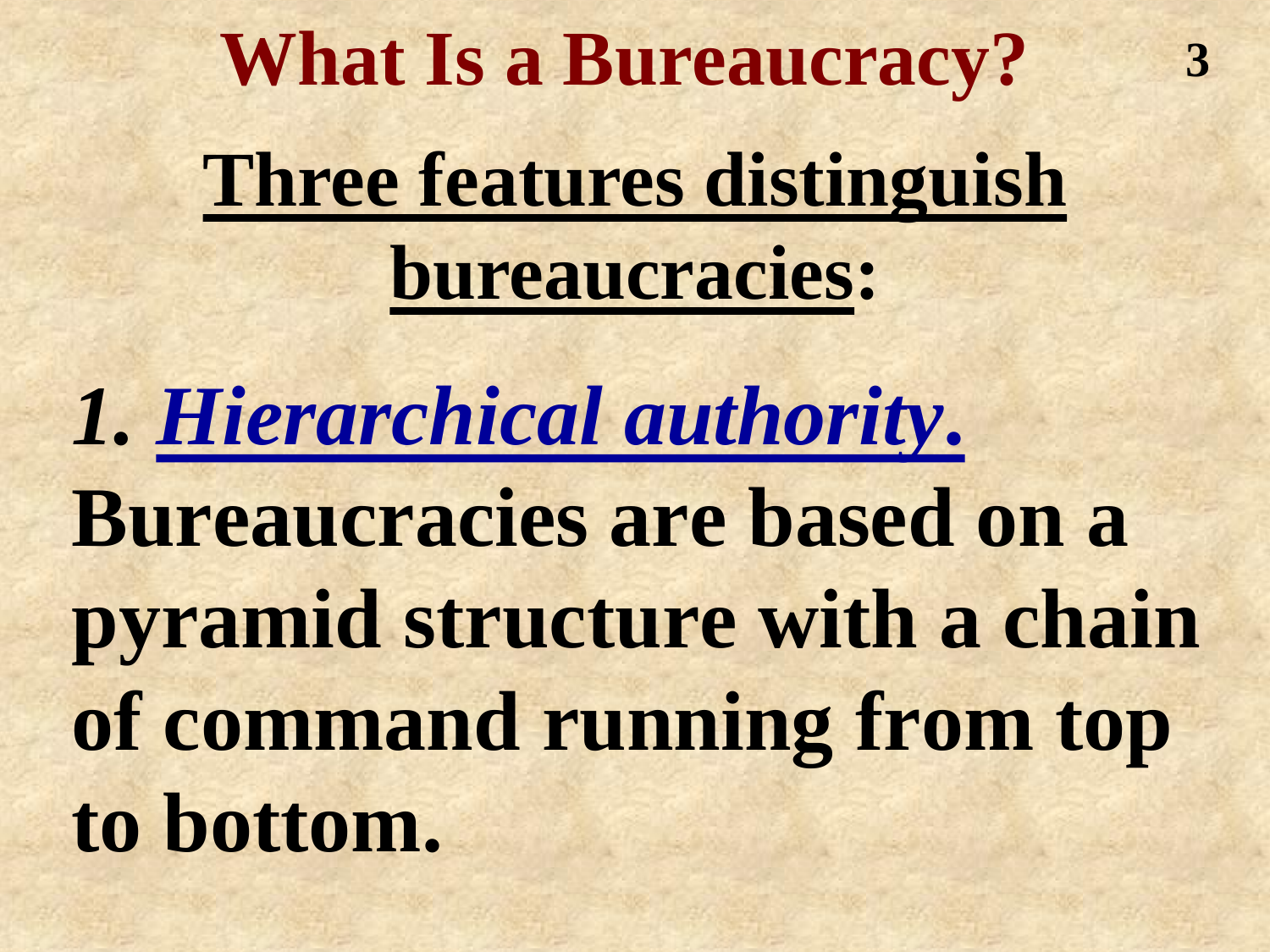**Three features distinguish bureaucracies: What Is a Bureaucracy? (continued) 4**

*2. Job specialization***. Each bureaucrat, or person who works for the organization, has certain defined duties and responsibilities.**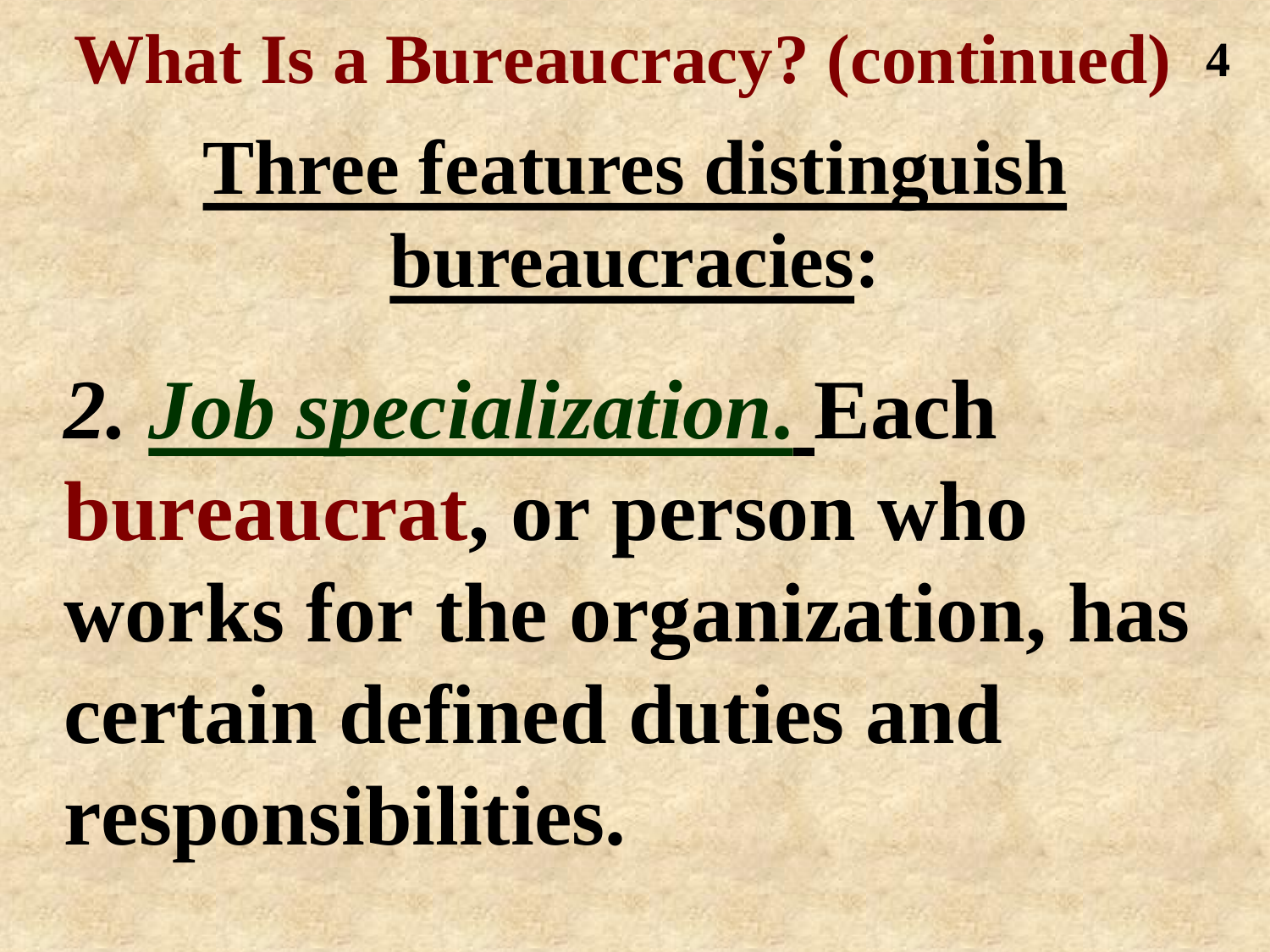**What Is a Bureaucracy? (continued) 5**

### **Three features distinguish bureaucracies:**

*3. Formalized rules***. The bureaucracy does its work according to a set of established regulations and procedures.**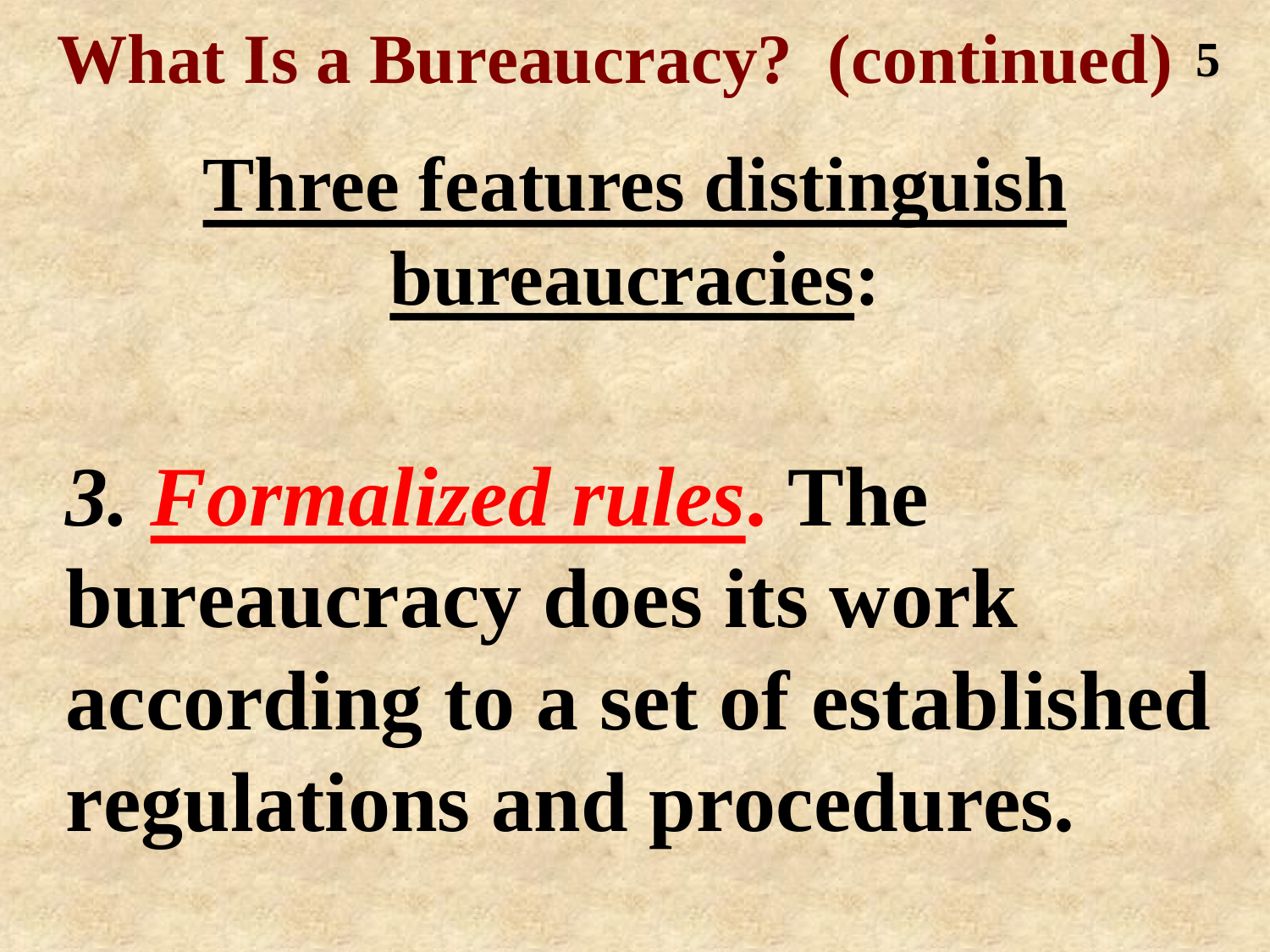#### **Major Elements of the Federal Bureaucracy**

**6**

**The federal bureaucracy is all of the agencies, people, and procedures through which the Federal Government operates.**

•**The President is the chief administrator of the Federal Government.**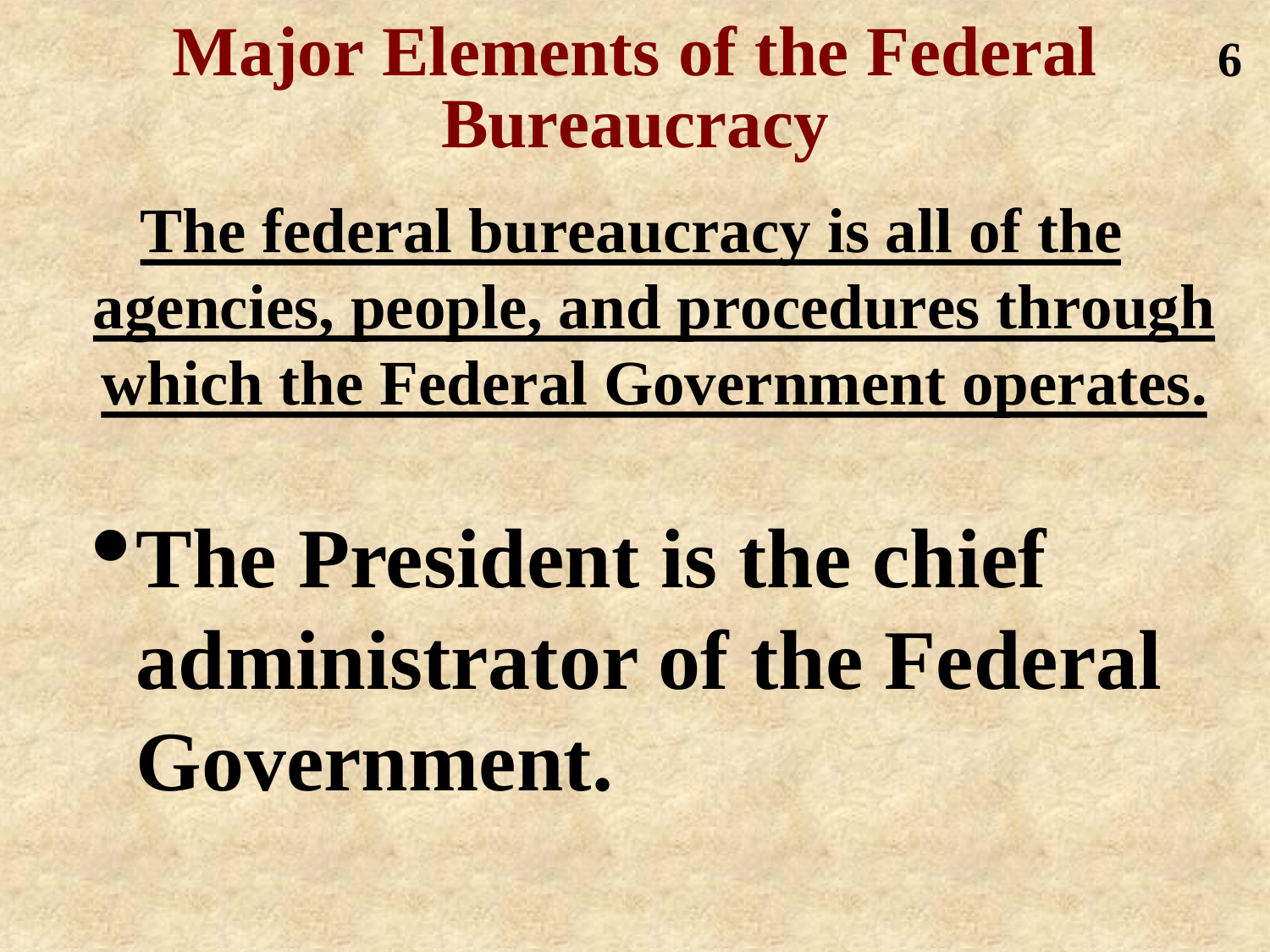**Major Elements of the Federal Bureaucracy (continued) The federal bureaucracy is all of the agencies, people, and procedures through which the Federal Government operates.** •**In order to enact and enforce policy, Congress and the President 7**

**have created an administration—**

**the government's many administrators and agencies.**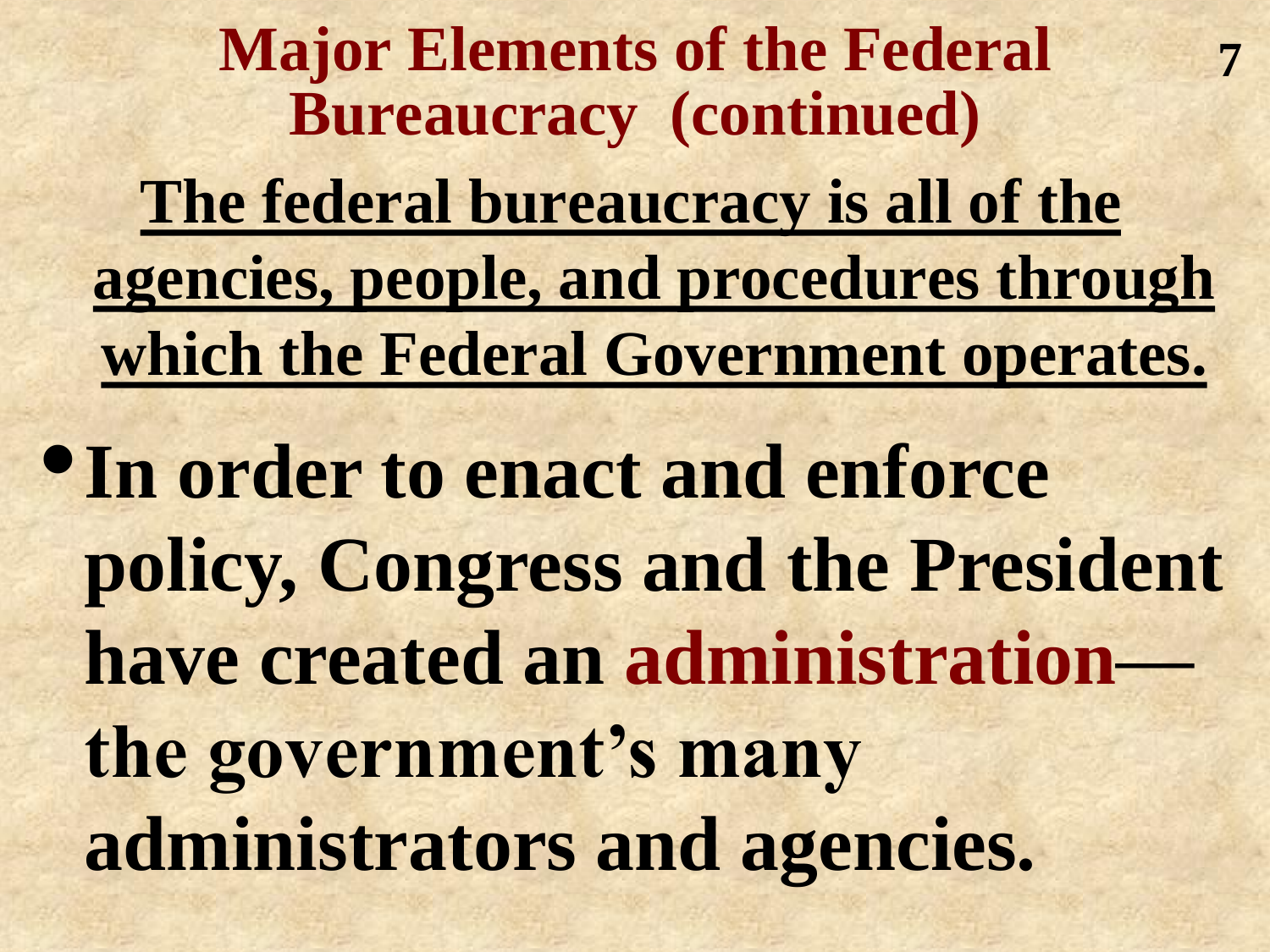#### **Major Elements of the Federal Bureaucracy (continued)**

**8**

**The federal bureaucracy is all of the agencies, people, and procedures through which the Federal Government operates.**

•**The chief organizational feature of the federal bureaucracy is its division into areas of specialization.**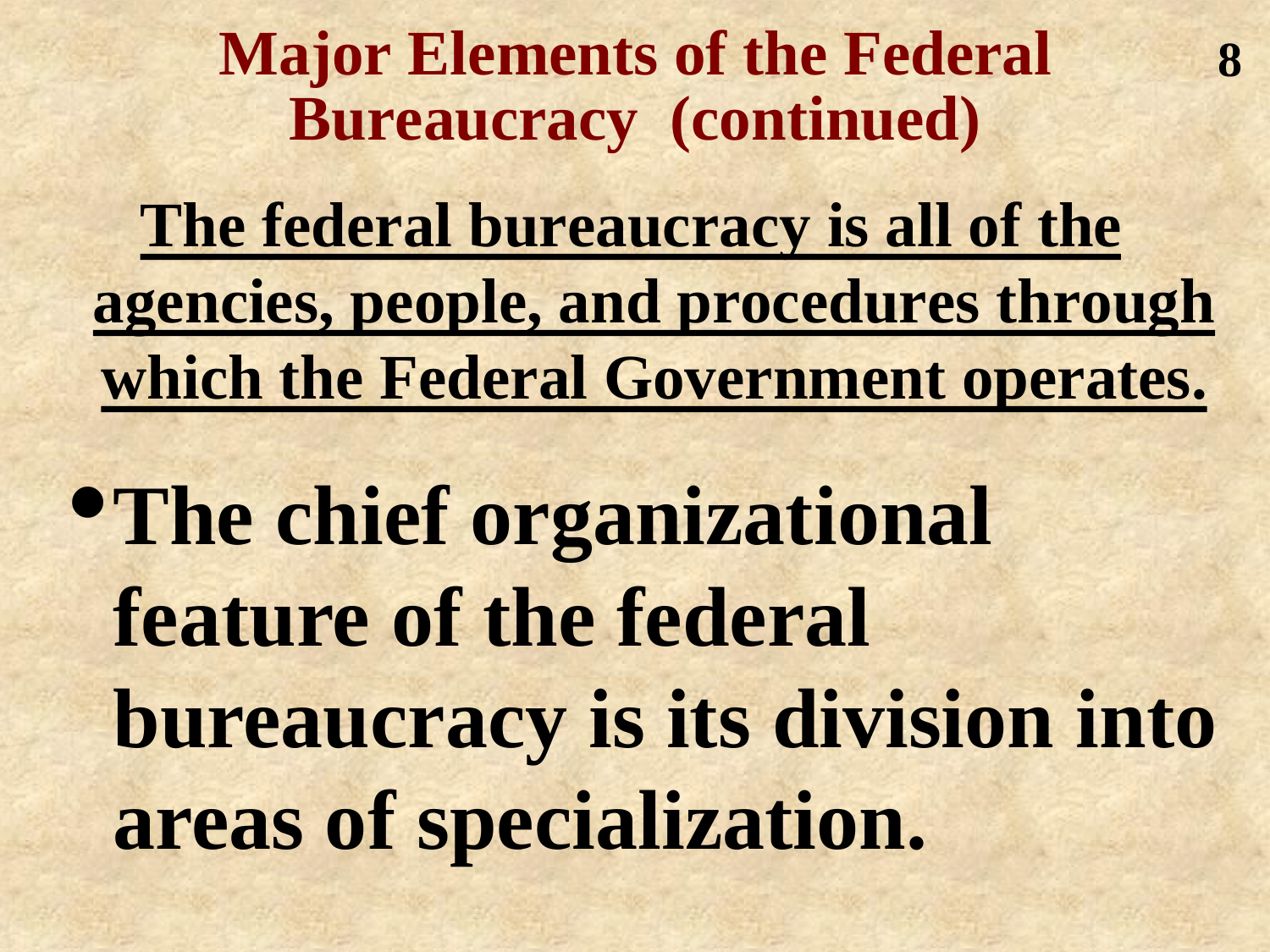## **The Name Game**

**9**

•**The name** *department* **is reserved for agencies of the Cabinet rank.** 

•**Outside of** *department,* **there is little standardization of names throughout the agencies.**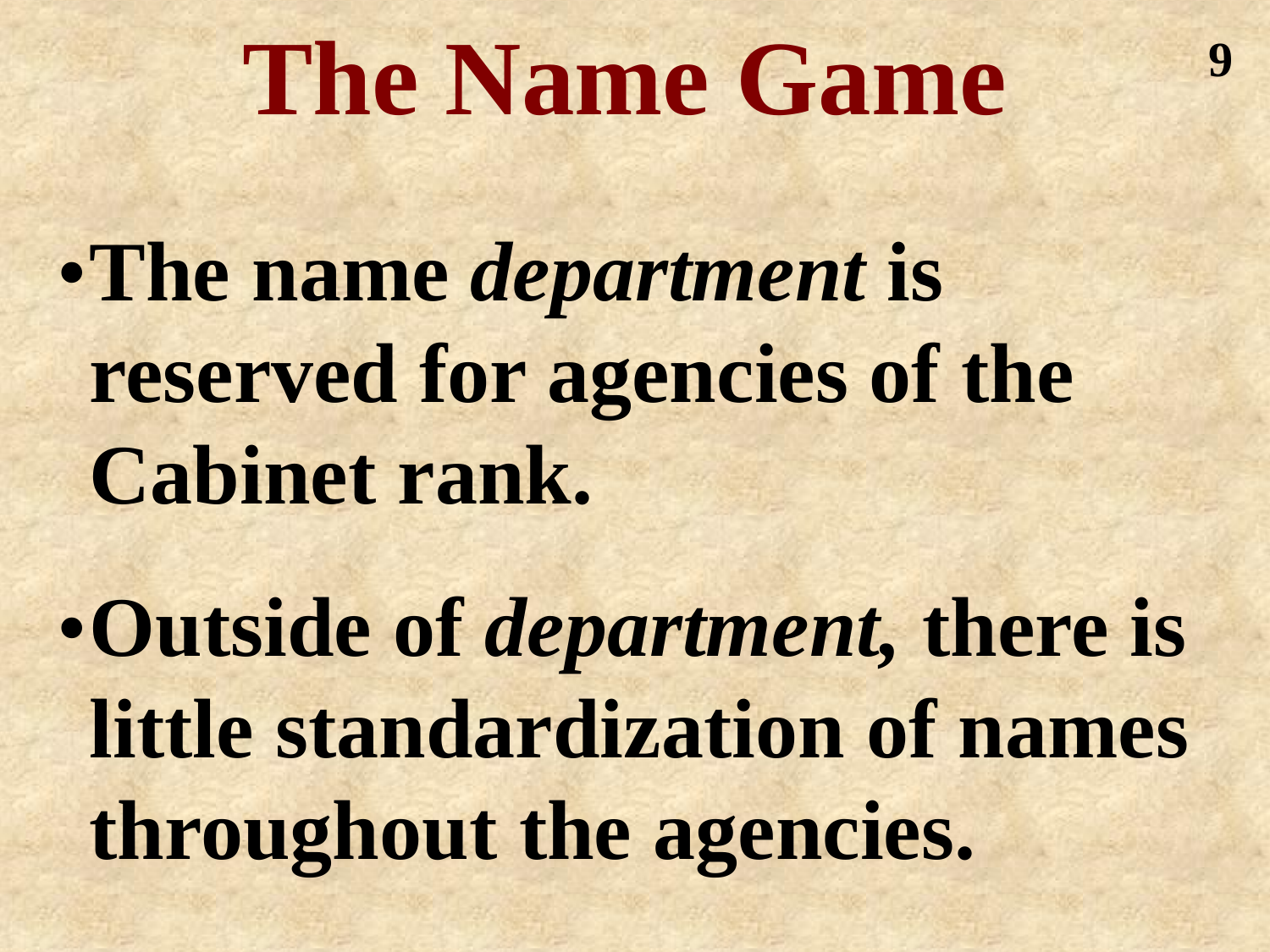#### **The Name Game (continued) 10**

•**Common titles include**  *agency, administration, commission, corporation,*  **and** *authority.*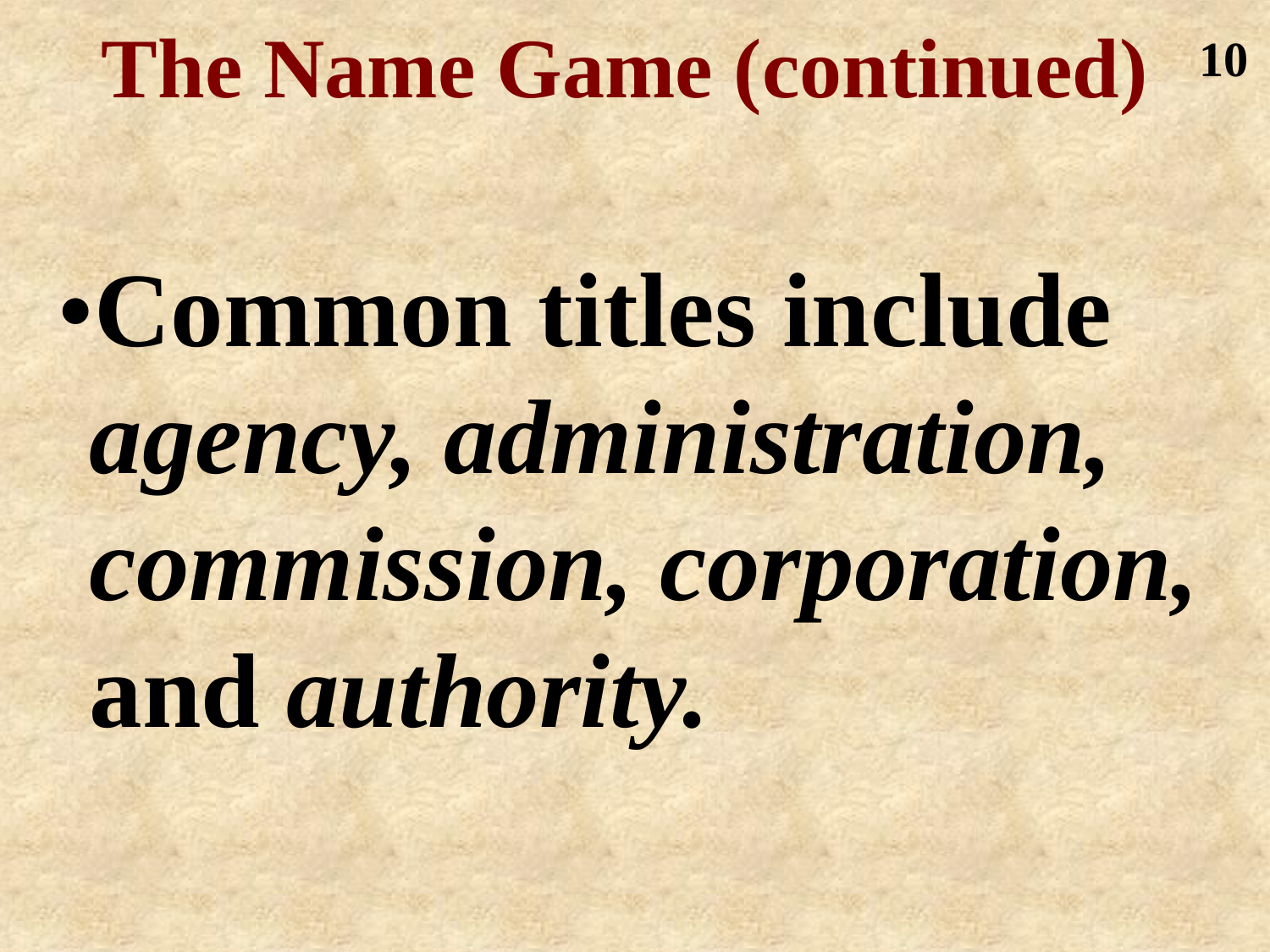# **Staff and Line Agencies Staff Agencies**

**11**

• **Staff agencies serve in a support capacity.** 

•**They aid the chief executive and other administrators by offering advice and other assistance in the management of the organization.**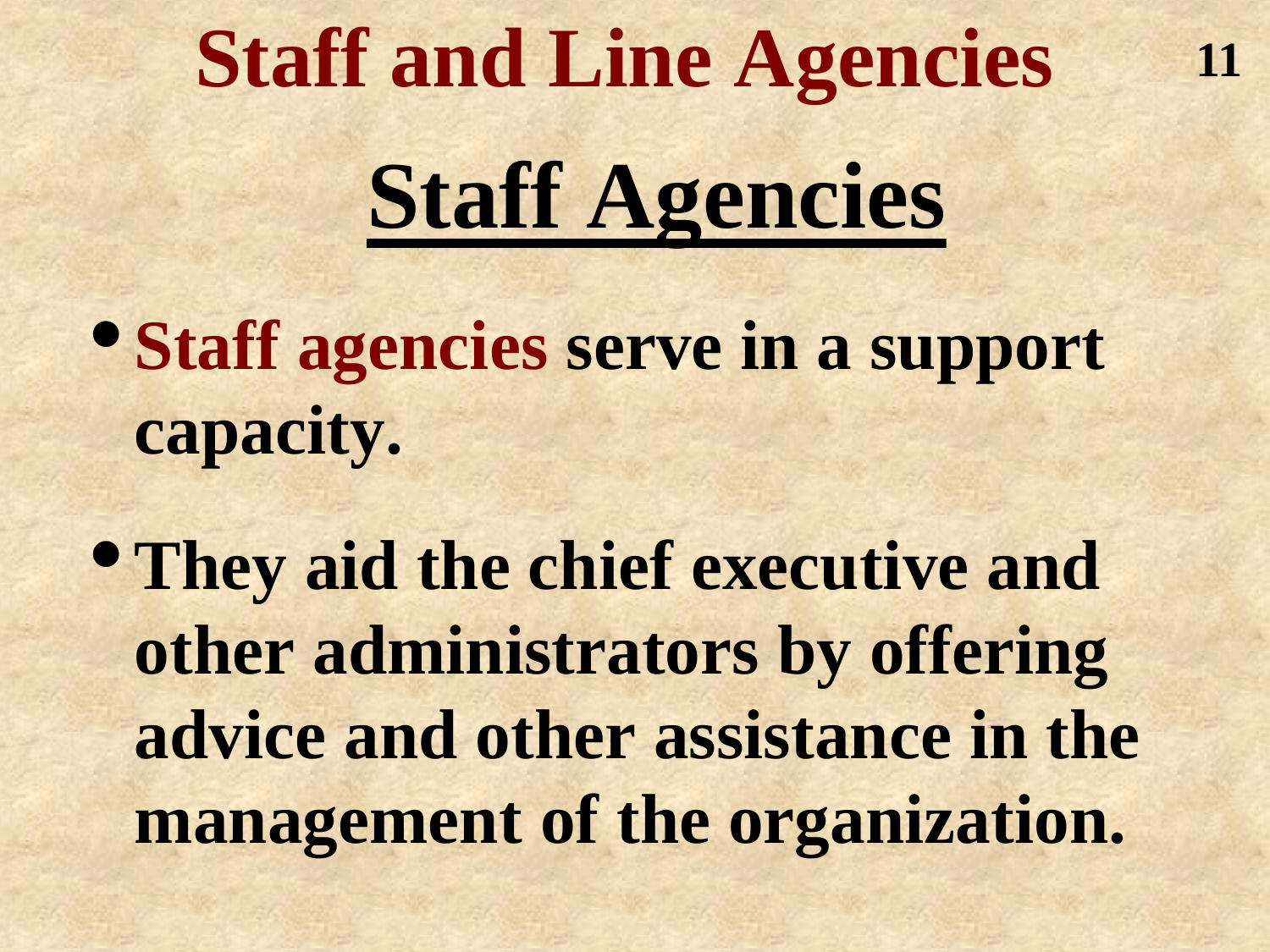# **Staff and Line Agencies (continued) 12Line Agencies**

•**Line agencies perform tasks for which the organization exists.**

•**Congress and the President give the line agencies goals to accomplish, and staff agencies help the line agencies accomplish them.**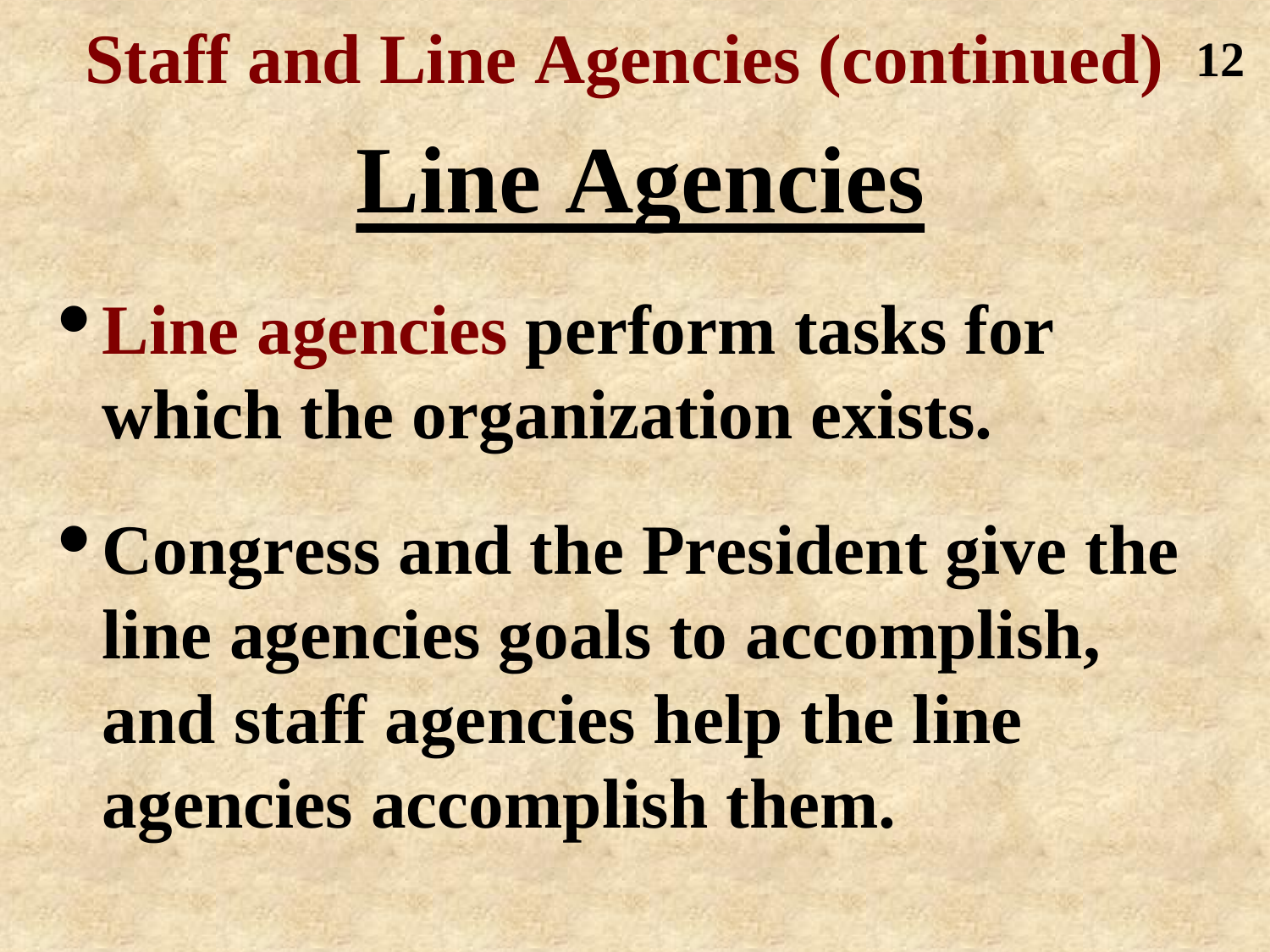# **Review**

**1. All of the following are characteristics of bureaucracies EXCEPT**

**(a) hierarchical authority. (b) formalized rules. (c) lack of formal organization. (d) job specialization.**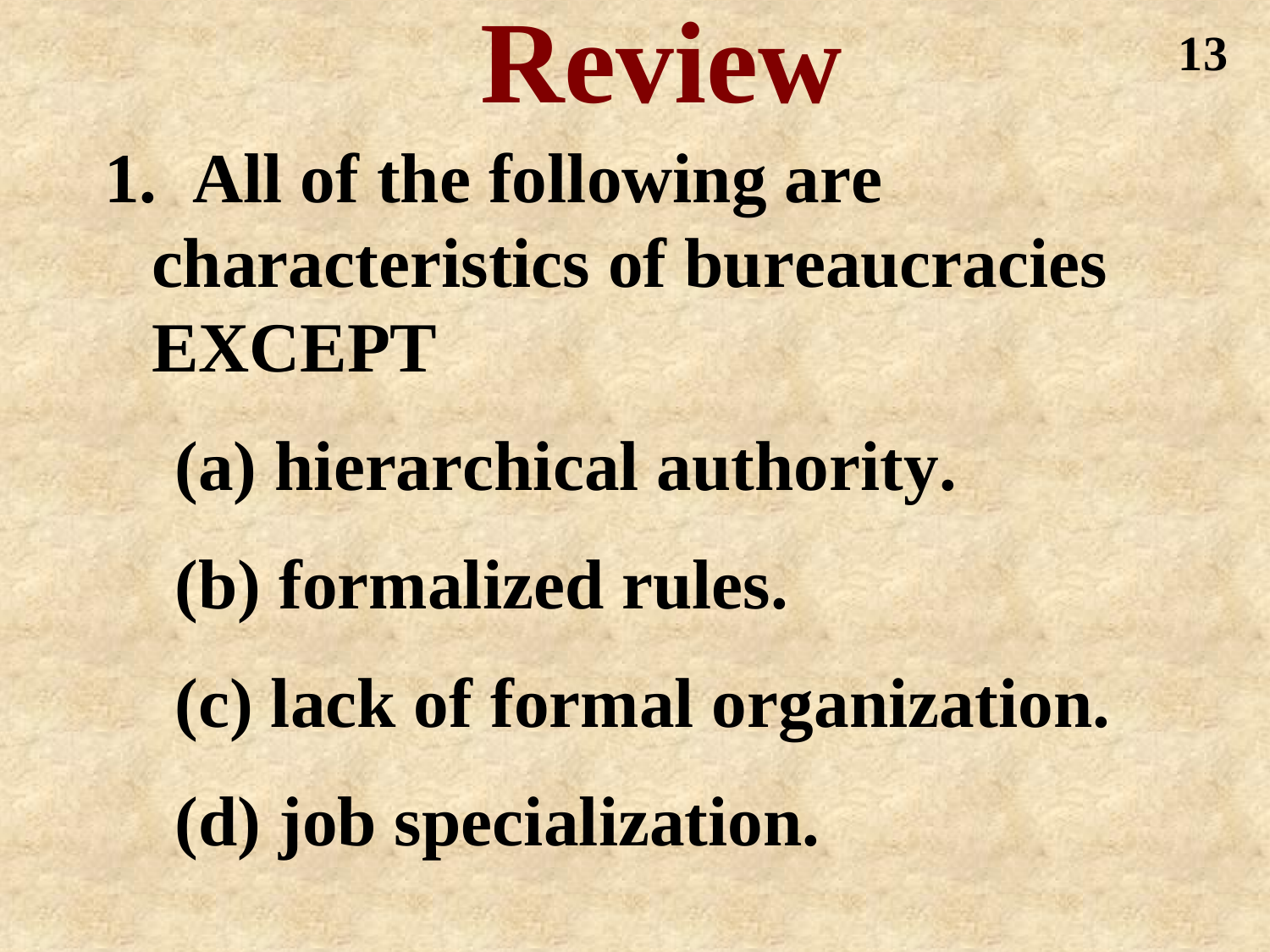# **Review**

**2. Staff agencies are created to** 

**(a) act as congressional watchdogs on executive agencies.**

**(b) aid other agencies in completing their goals.**

**(c) serve as a check on the Supreme Court.**

**(d) fulfill a specific task or function.**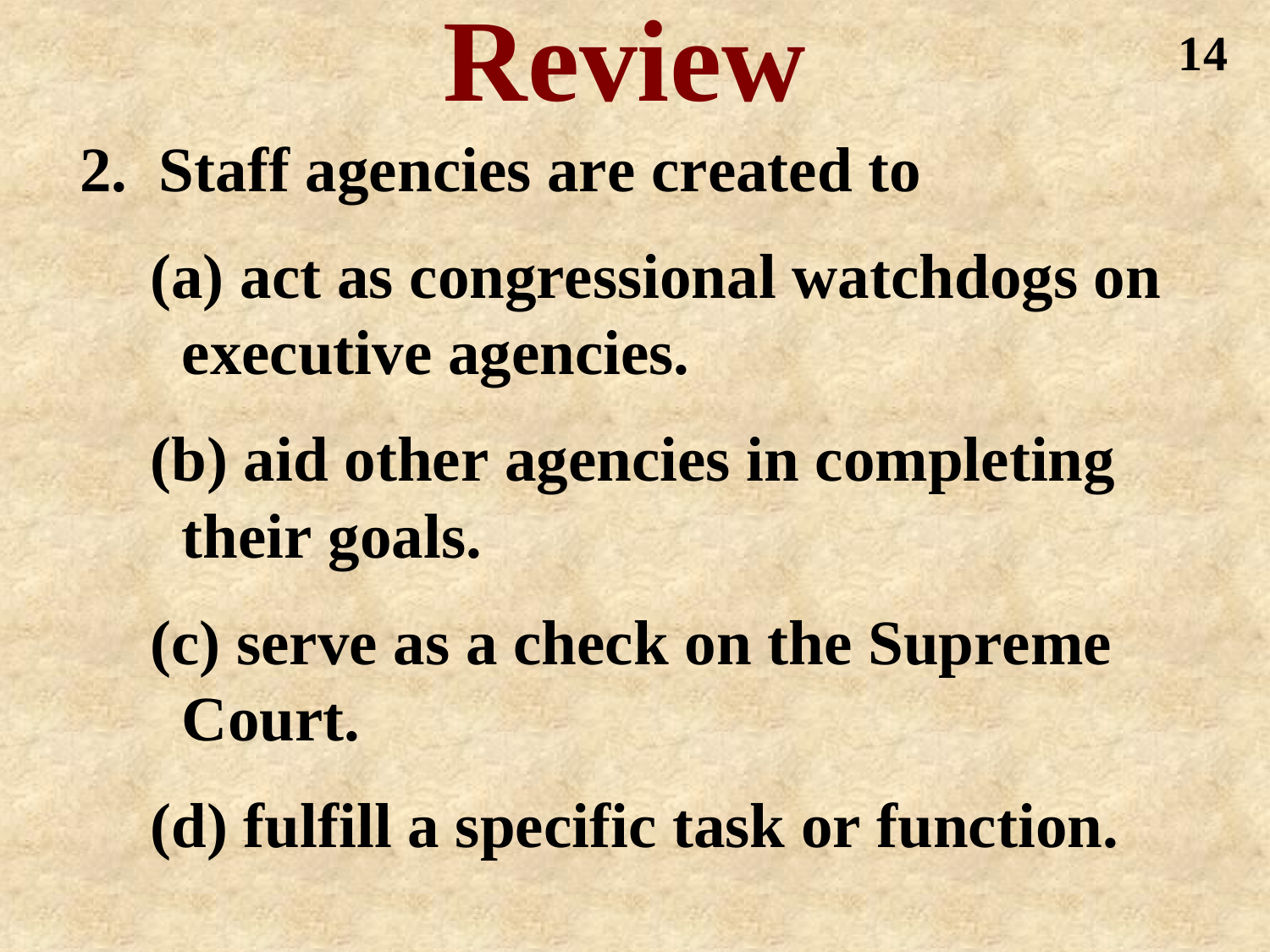**The Executive Office of the President 15**

- **What is the Executive Office of the President?**
- **What are the duties of the White House Office and the National Security Council?**
- **What are the additional agencies in the Executive Office of the President that assist the President?**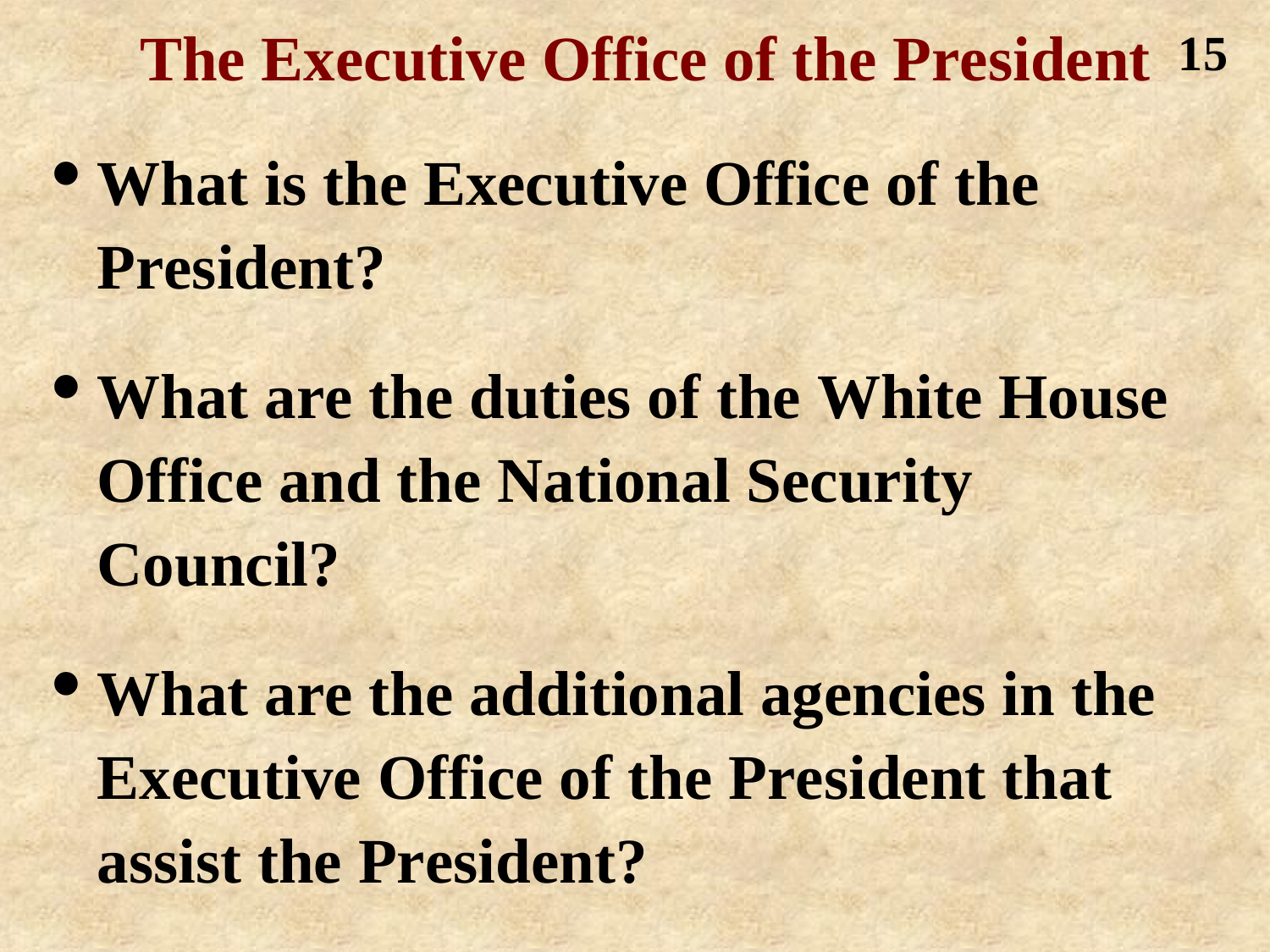**The Executive Office of the President 16**

- **The Executive Office of the President (the EOP) is an umbrella agency of separate agencies.**
- **The EOP serves as the President's right arm, staffed by most of the President's closest advisors and assistants.**
- **The EOP was established by Congress in 1939.**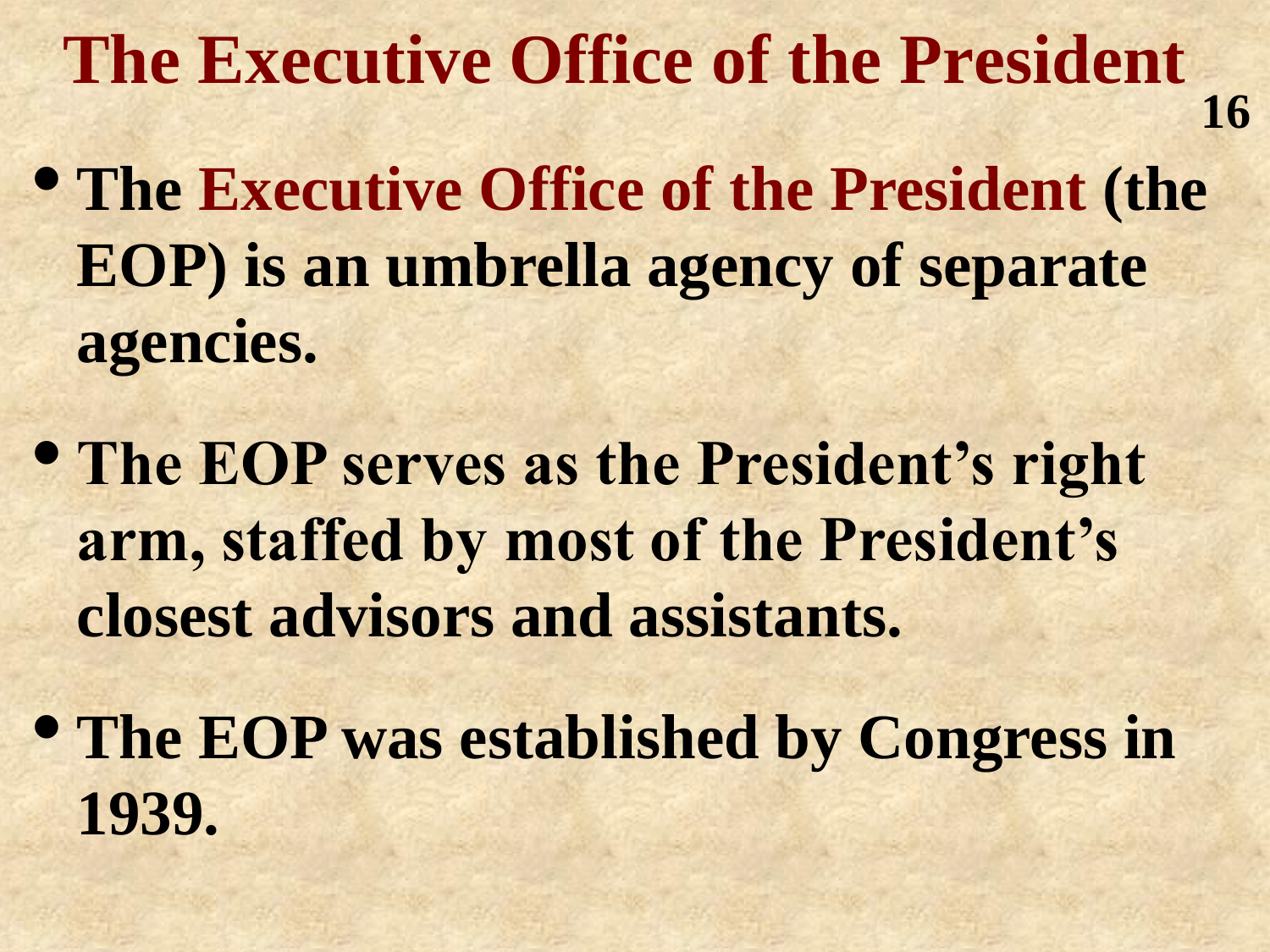#### **The White House Office and National Security Council The White House Office 17**

- **The White House Office is comprised of the President's key personal and political staff.**
- **Staff positions in the White House Office include chief of staff, assistants to the President, press secretary, the counsel to the President, and the President's physician.**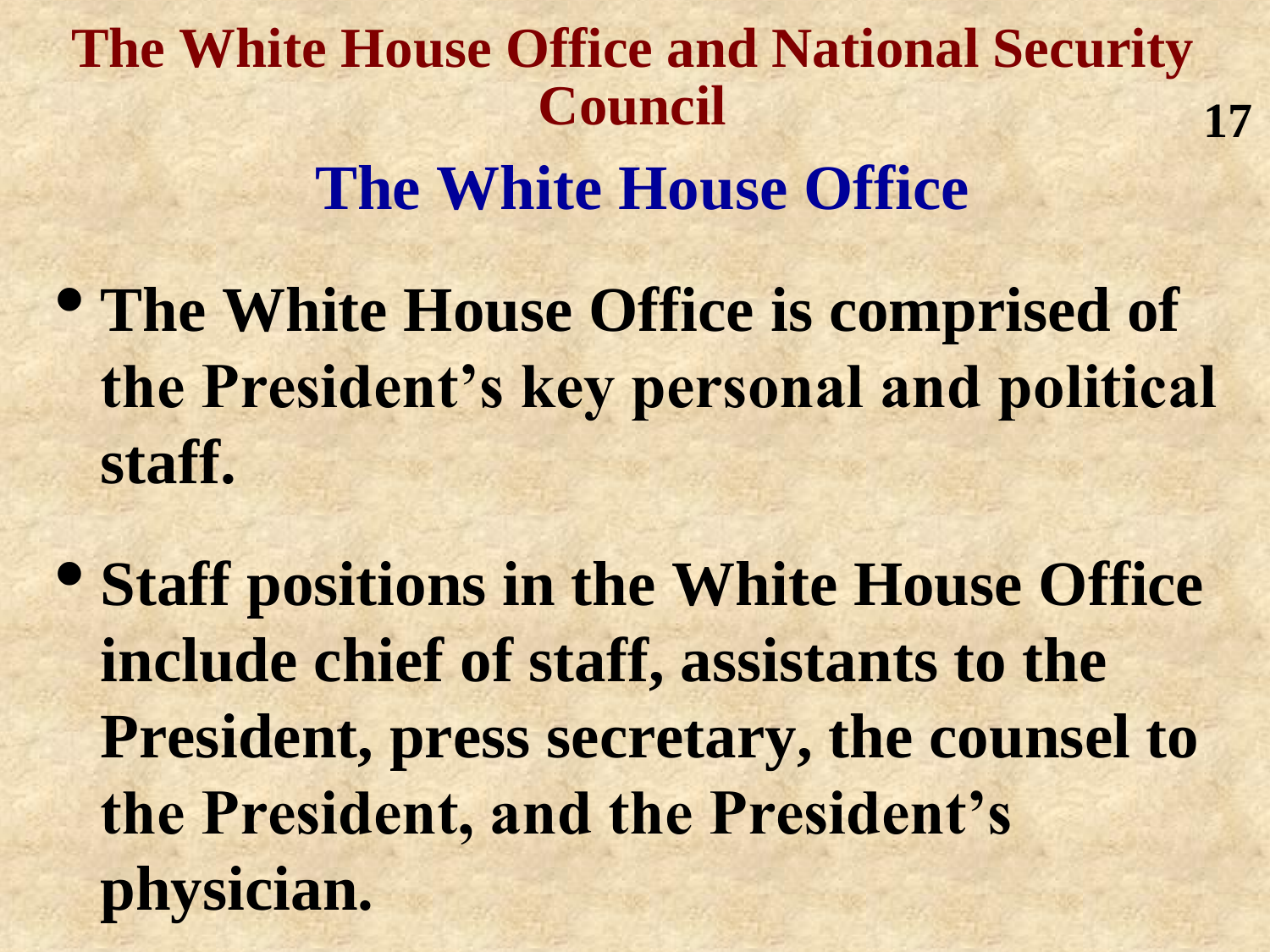#### **The White House Office and National Security Council 18**

#### **The National Security Council**

• **The National Security Council (NSC) acts to advise the President on all domestic, foreign, and military matters that relate to the nation's security.**

• **Members include the Vice President and the secretaries of state and defense.**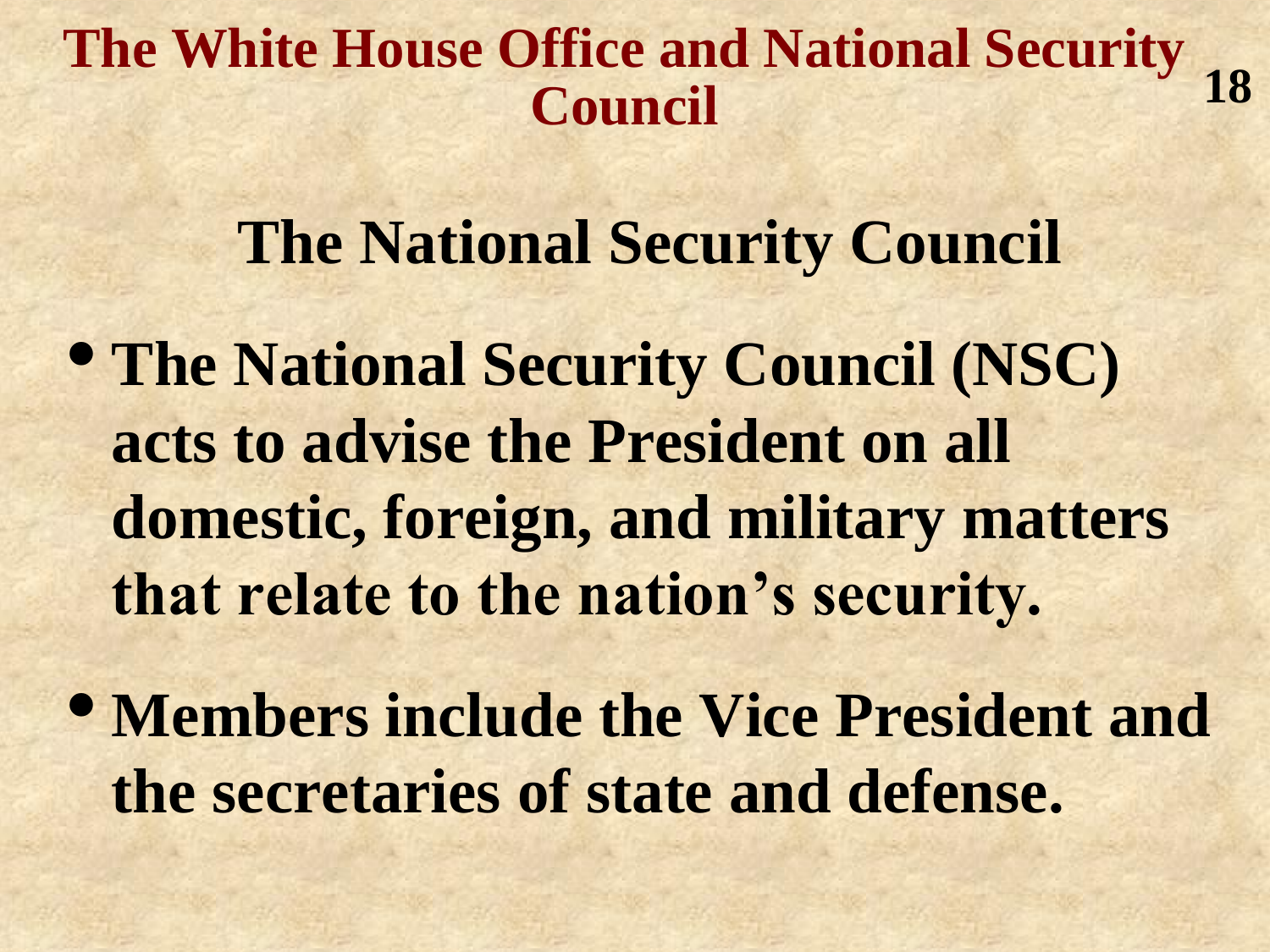#### **The West Wing of the White House 19**

#### **The President's closest advisors work in the West Wing of the White House, near the oval office.**

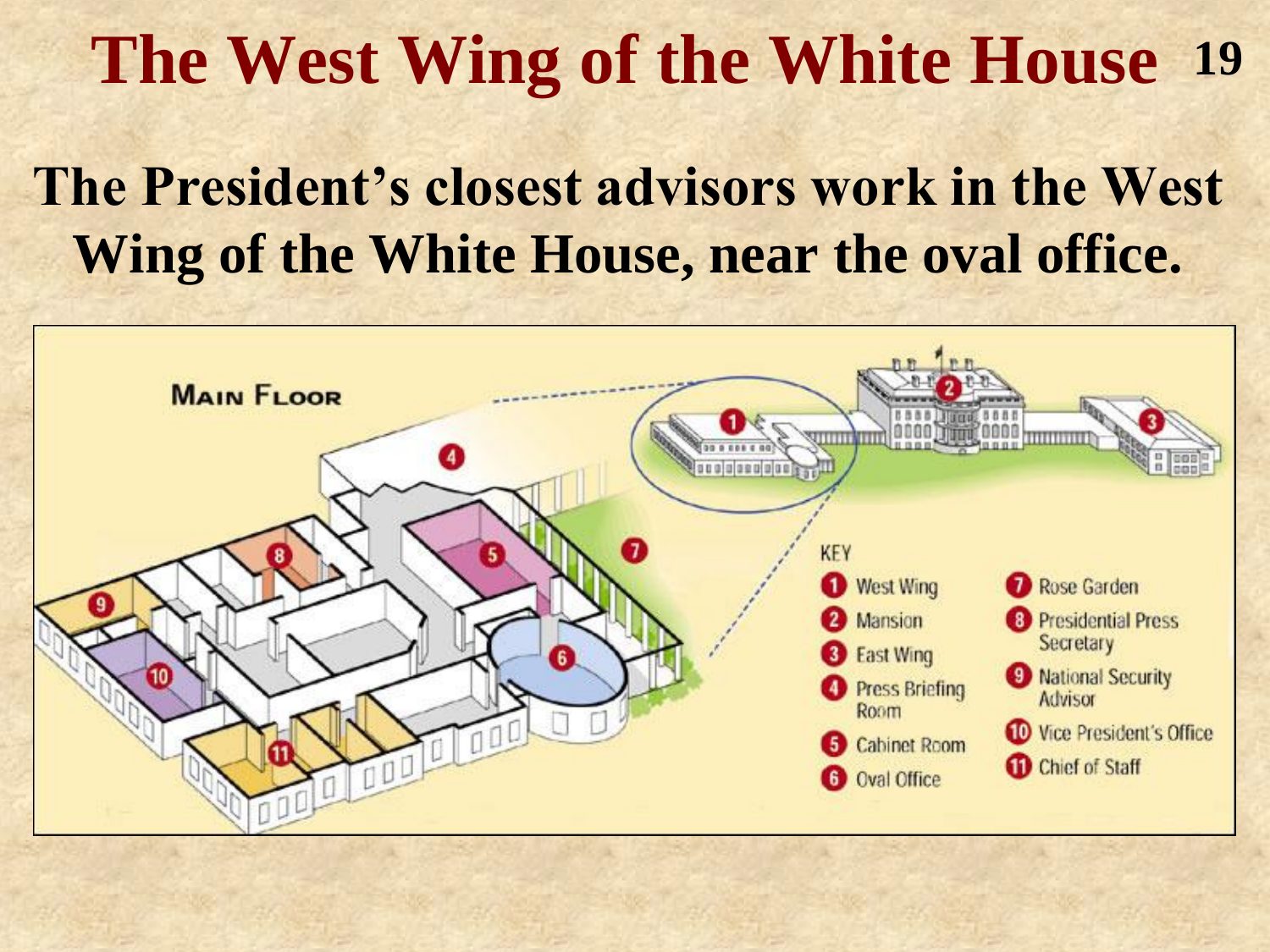**Additional Agencies Office of Management and Budget (OMB)** •**The OMB's major task is the preparation of the federal budget, which the President must submit to Congress. 20**

**Office of National Drug Control Policy**

•**Established in 1989, this agency's existence dramatizes the nation's concern over drugs.**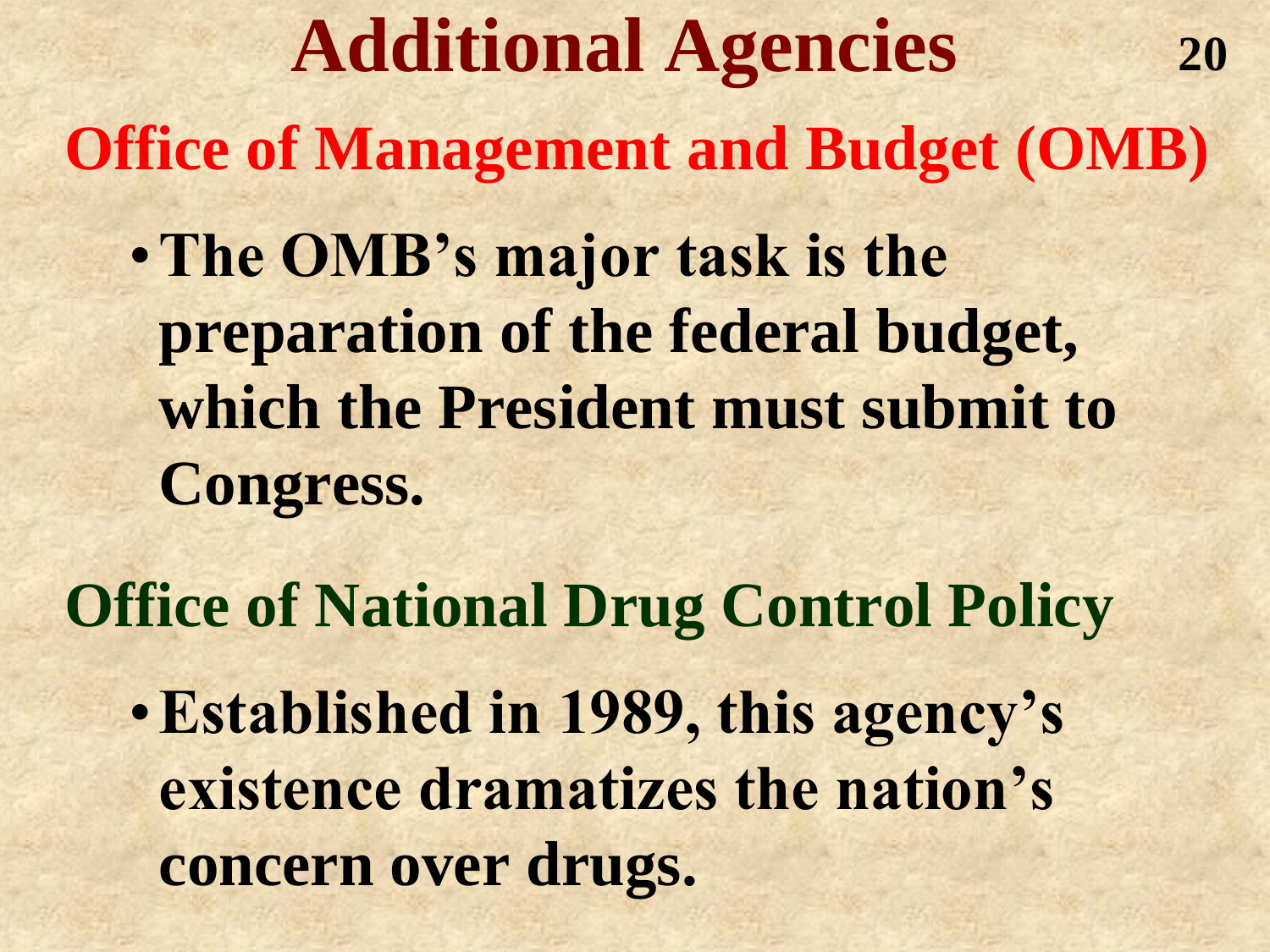**Additional Agencies (continued) Council of Economic Advisers** •**The Council of Economic Advisers consists of three of the country's leading economists, and acts as the President's major source of information and advice on the nation's economy. 21**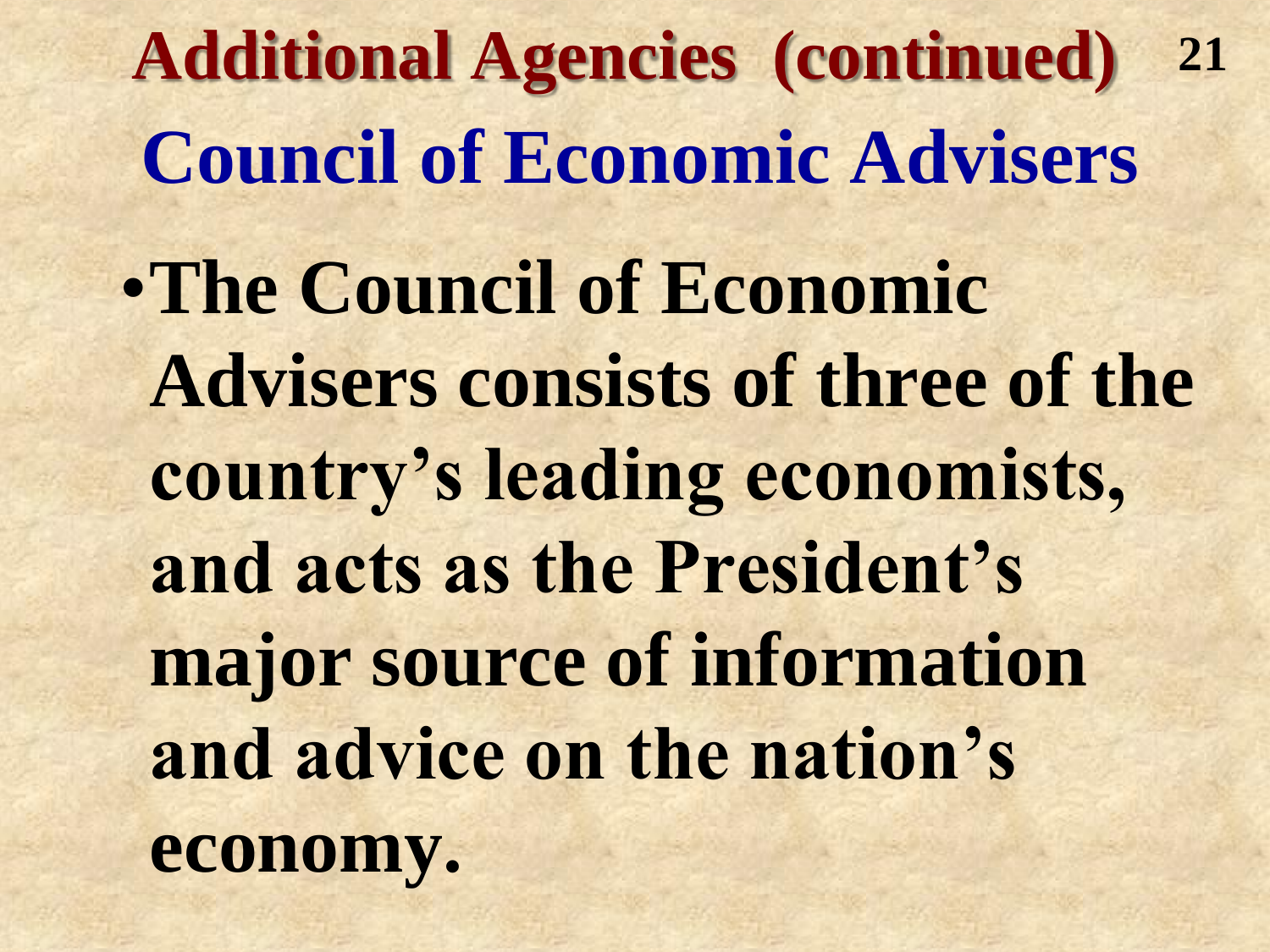

**1. All of the following are correct about the Executive Office of the President (the EOP) EXCEPT that the EOP**

- **(a) is an umbrella agency consisting of several agencies.**
- **(b) serves as the right arm to the President. (c) acts as a body of equal power to the President.**
- **(d) aids the President in his execution of federal power.**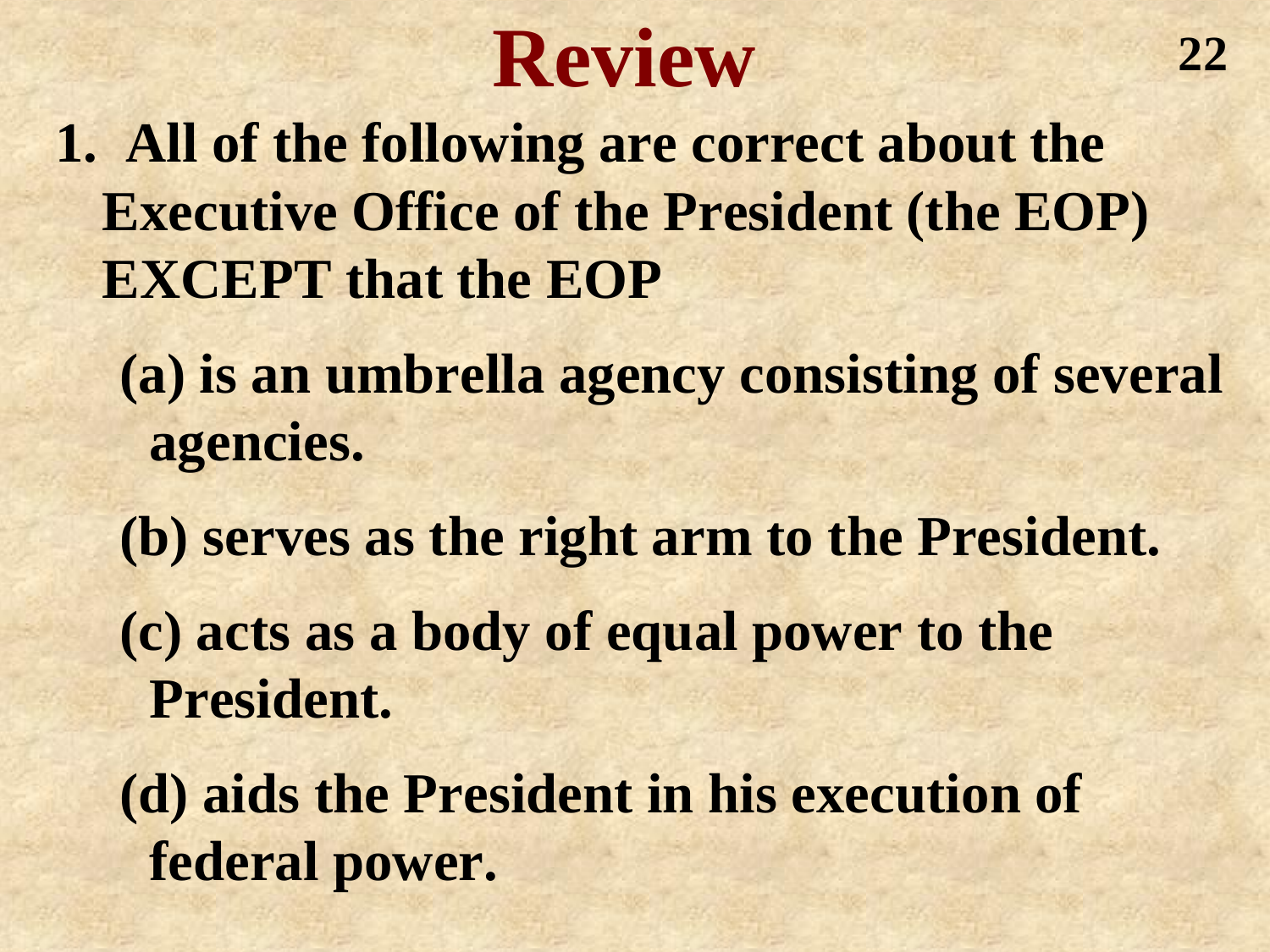## **Review**

**2. The National Security Council serves as (a) the President's advisory board on all matters of national security. (b) a watchdog commission for the Central Intelligence Agency. (c) the civilian command component of the military. (d) none of the above.**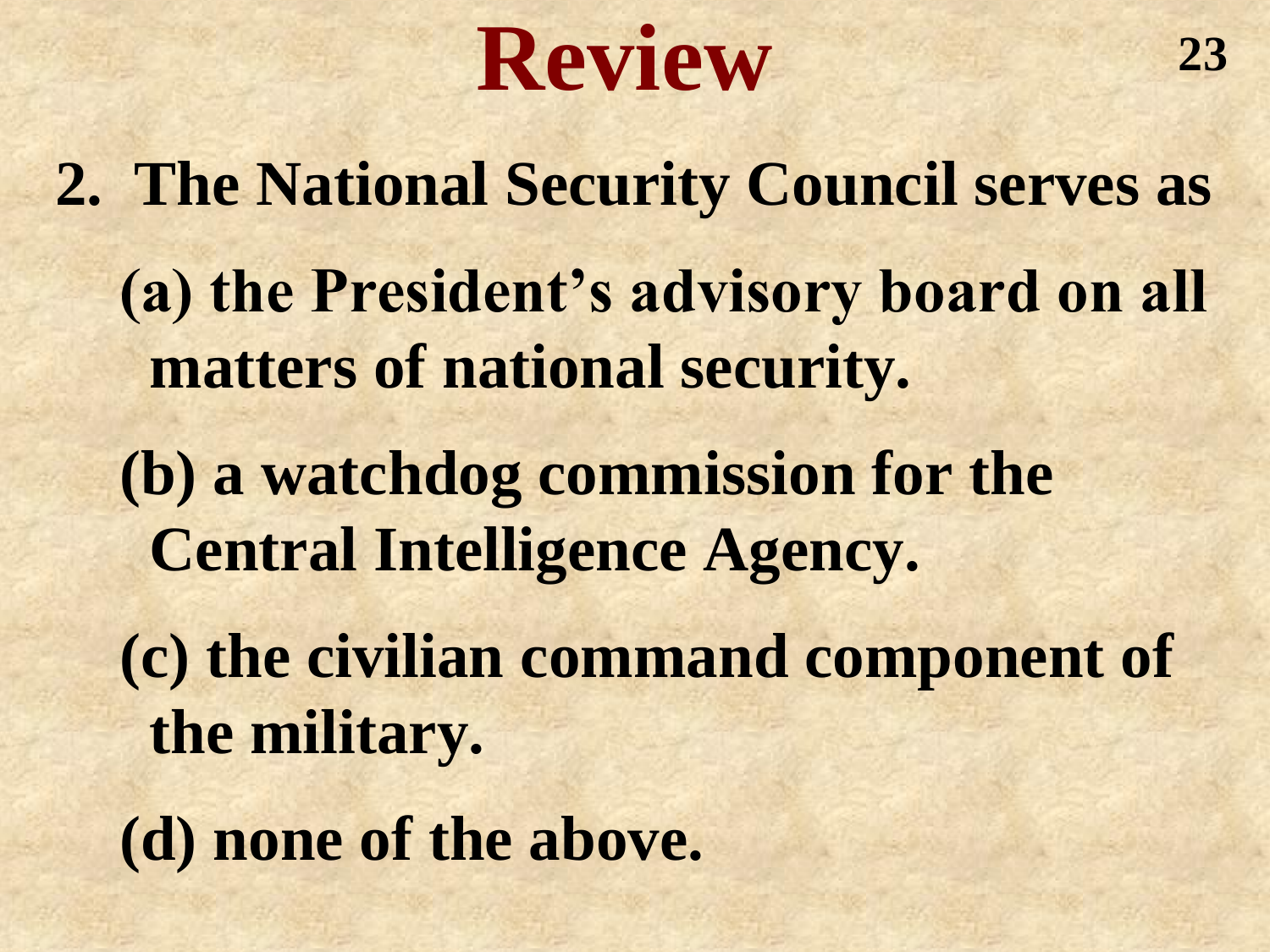**The Executive Departments** •**What are the origins of the executive departments, and how did they develop? 24**

•**How are members of the Cabinet chosen?**

•**What role does the Cabinet play in the President's decisions?**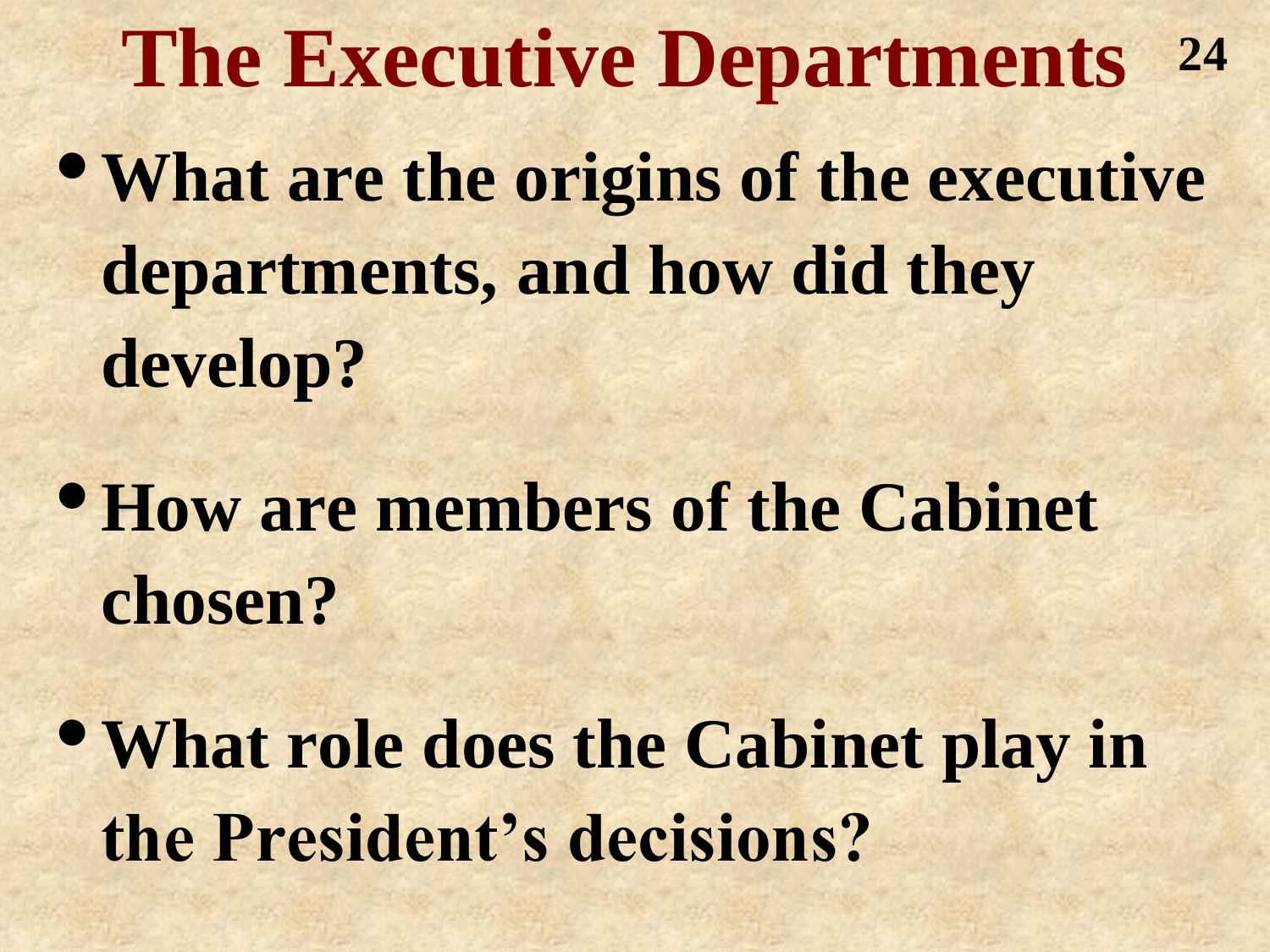**Executive Departments The executive departments, often called the Cabinet departments, are the traditional units of federal administration. 25**

- **Each department is headed by a secretary, except for the Department of Justice, whose work is directed by the attorney general.**
- **Each department is made up of a number of subunits, both staff and line.**
- **Today, the executive departments vary a great deal in terms of visibility, size, and importance.**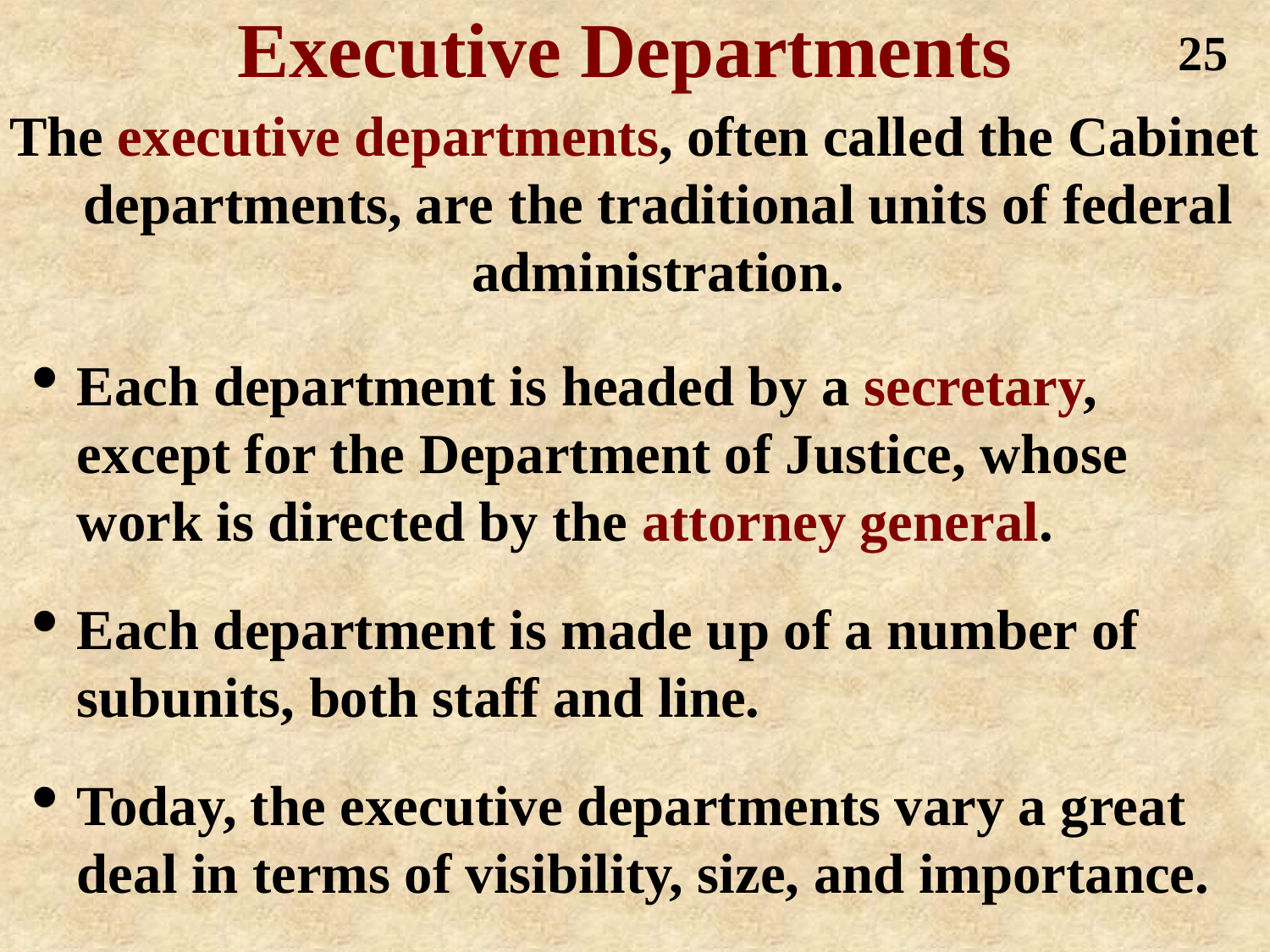**The Cabinet** •**The Cabinet is an informal advisory body brought together by the President to serve his needs.**

**26**

•**By tradition, the heads of the executive departments form the Cabinet.**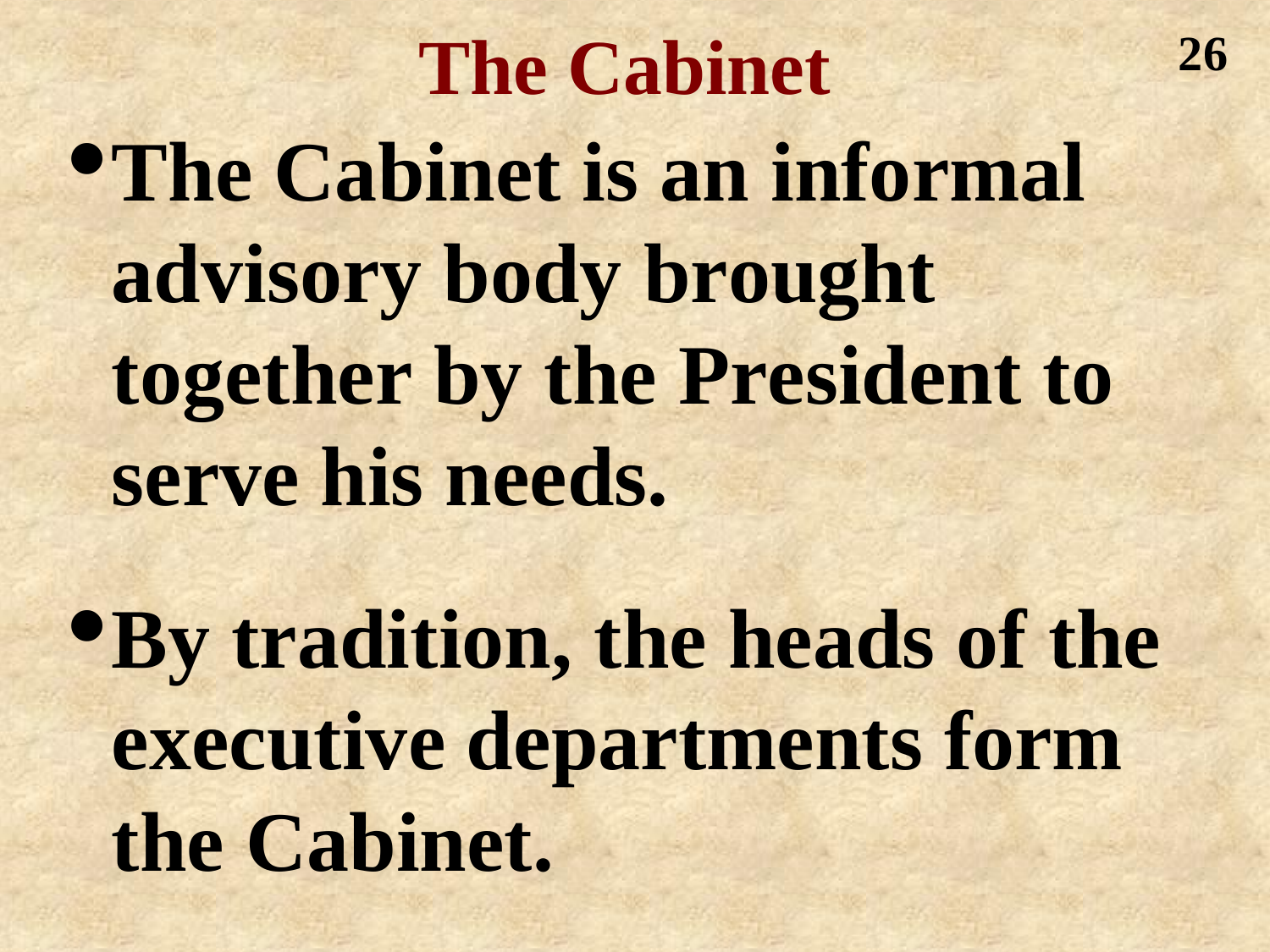**The Cabinet** •**The President appoints the head of each of the executive departments, which are then subject to Senate approval. 27**

•**Cabinet members serve as both head of their respective departments and as advisors to the President.**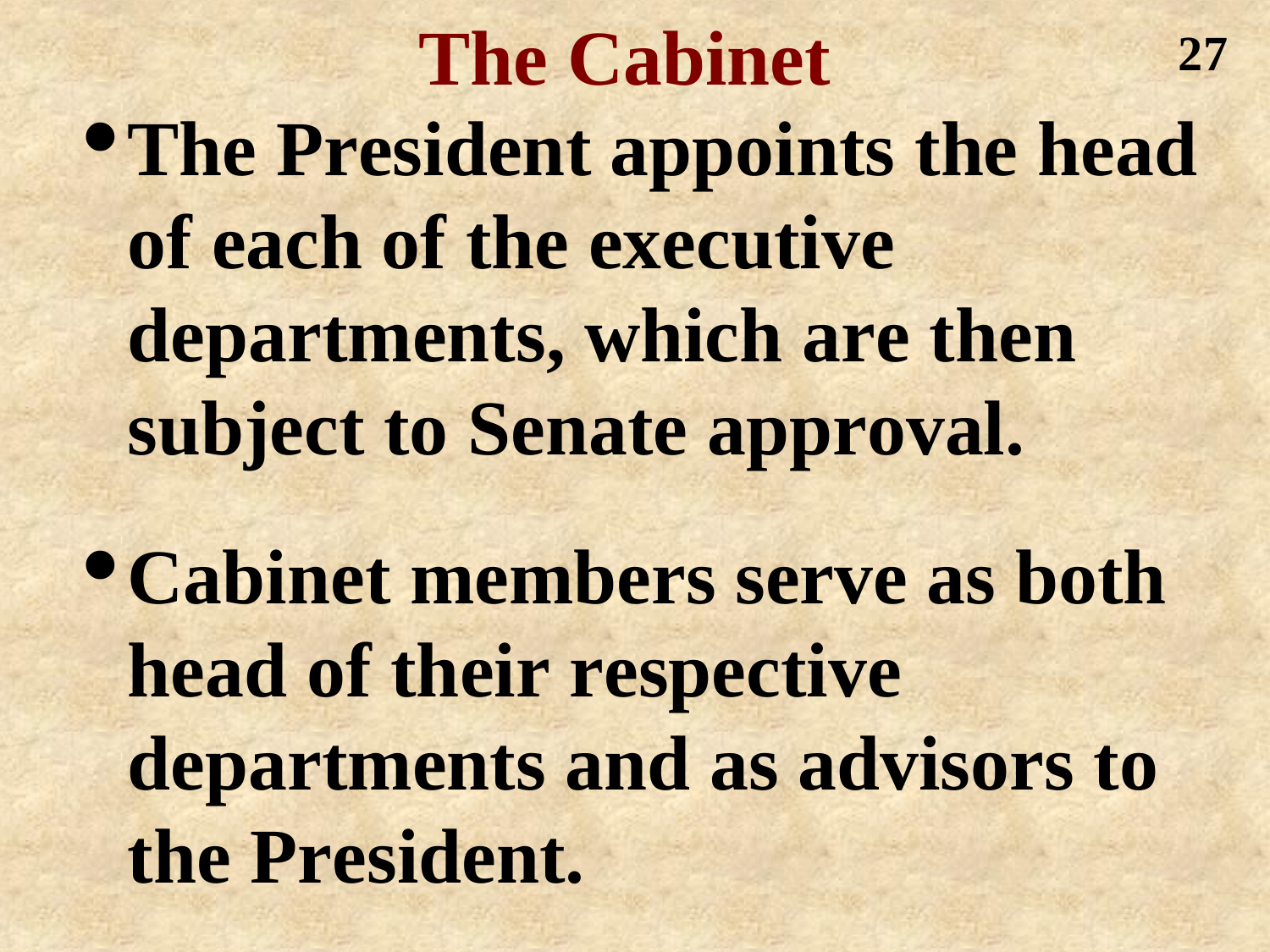## **Review**

**1. All heads of the executive departments are known as secretaries except for the**

**(a) head of the Department of Justice the attorney general.**

**(b) head of the Department of Defense—the supreme general.**

**(c) head of the Department of the Treasury—the treasurer.**

**(d) chief of the Department of the Interior—the forest ranger.**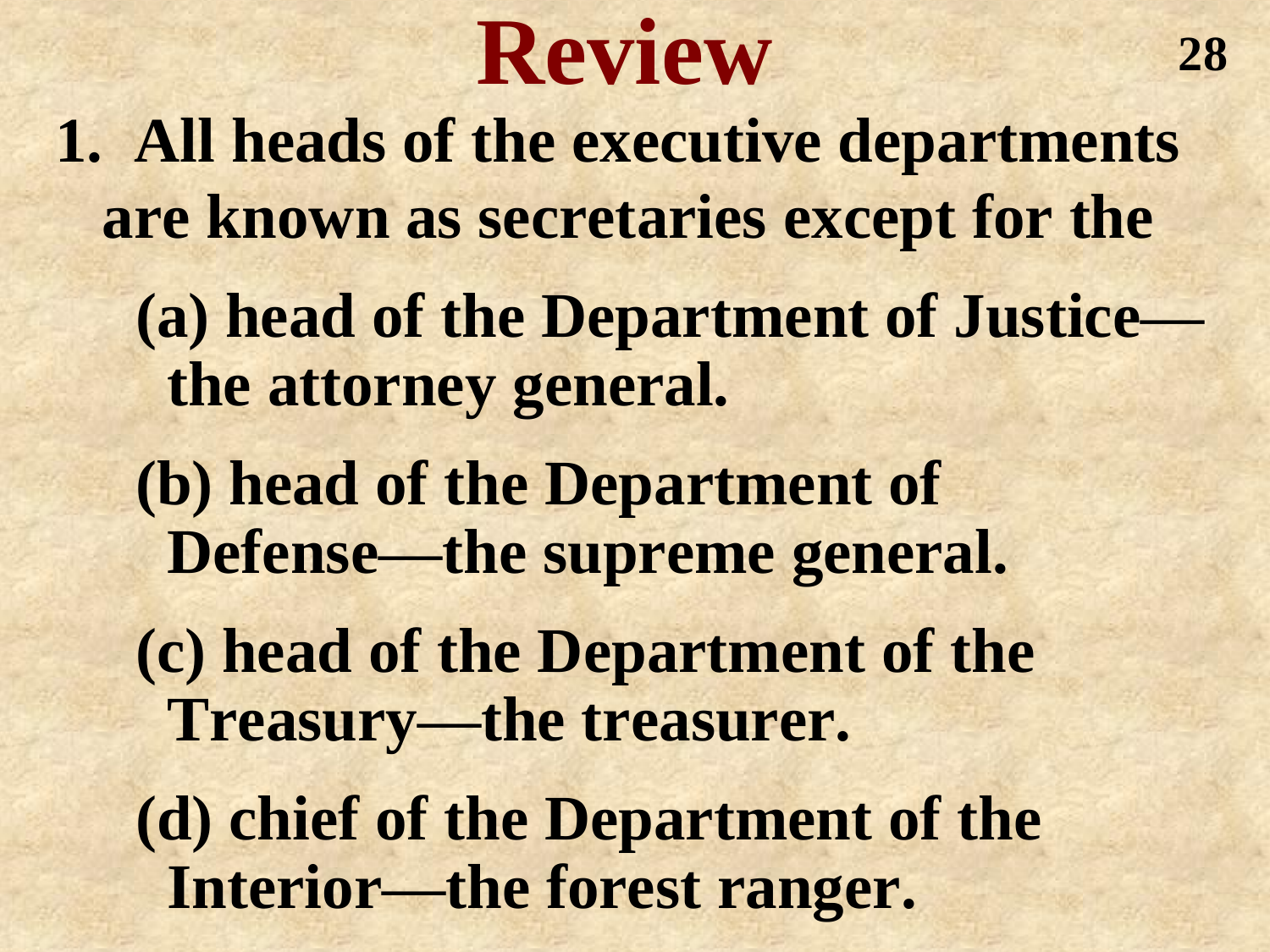## **Review**

**2. Members of the Cabinet act as heads of their departments as well as (a) advisors to the President. (b) congressional liaisons. (c) heads of the branches of the armed forces. (d) none of the above.**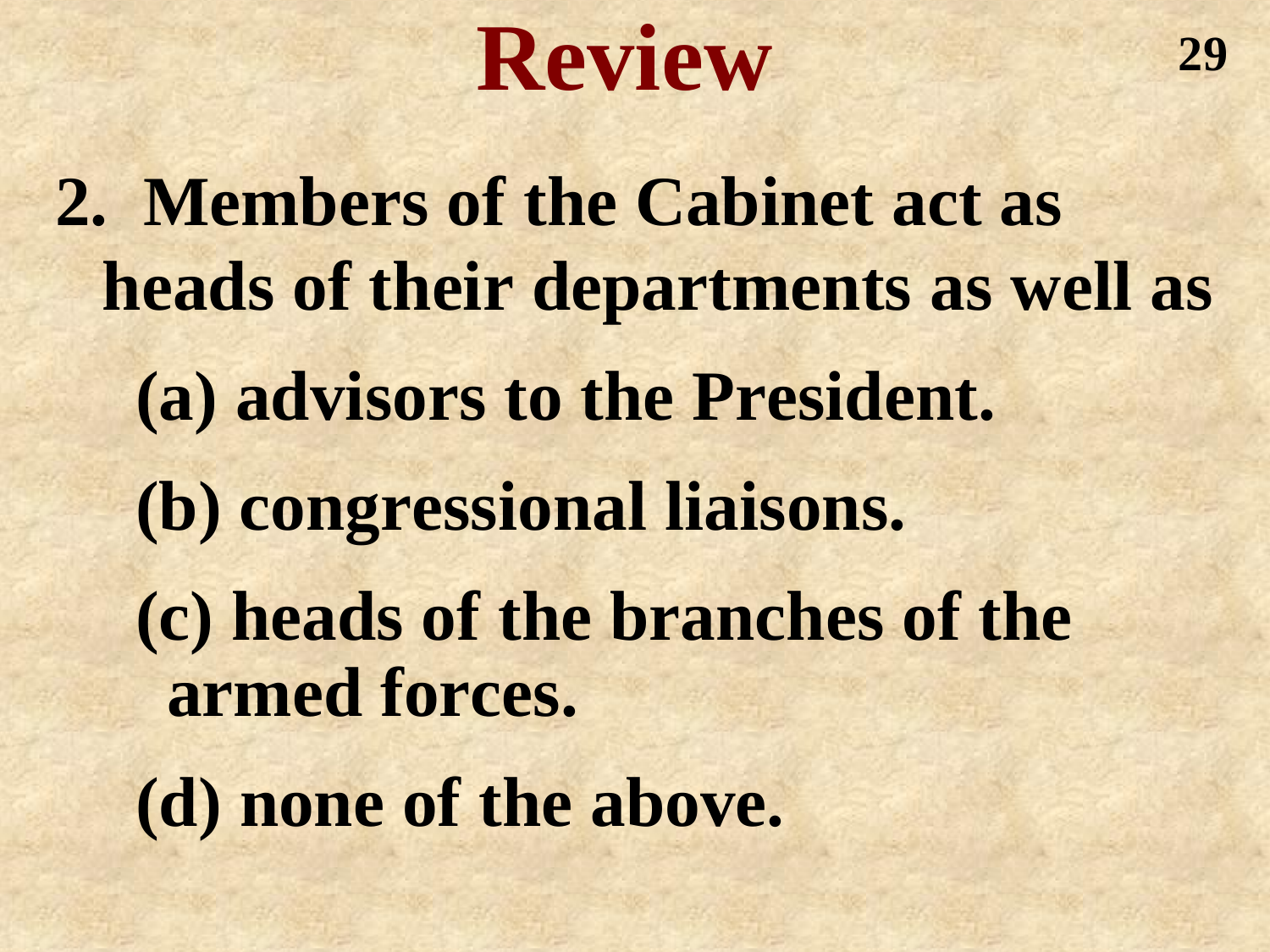#### **Independent Agencies**

- **Why does the government create independent agencies?**
- **What are the characteristics of independent executive agencies and independent regulatory commissions?**
- **How are government corporations structured?**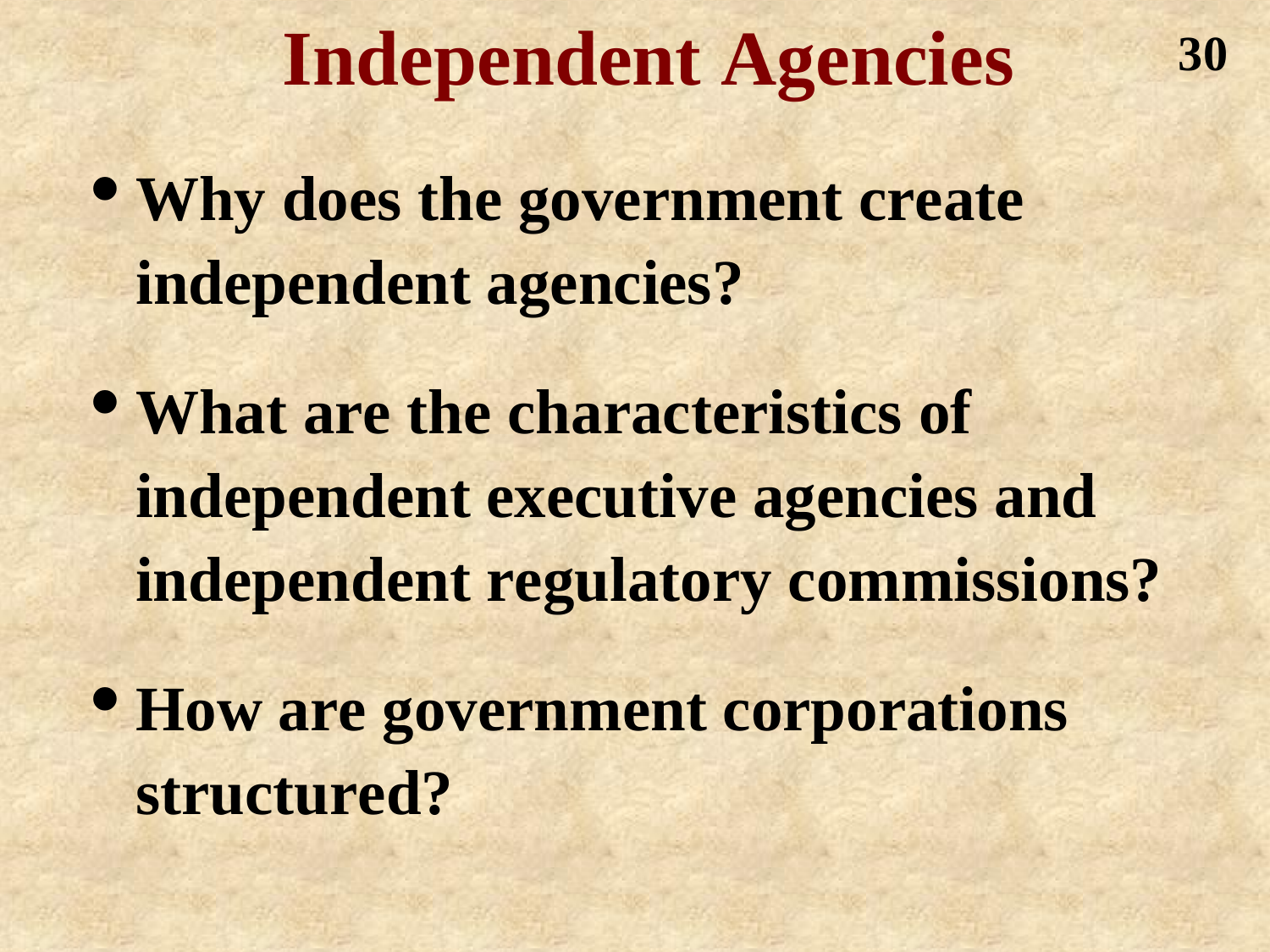#### **Why Independent Agencies? 31**

**The independent agencies are created by Congress and located outside the executive departments.**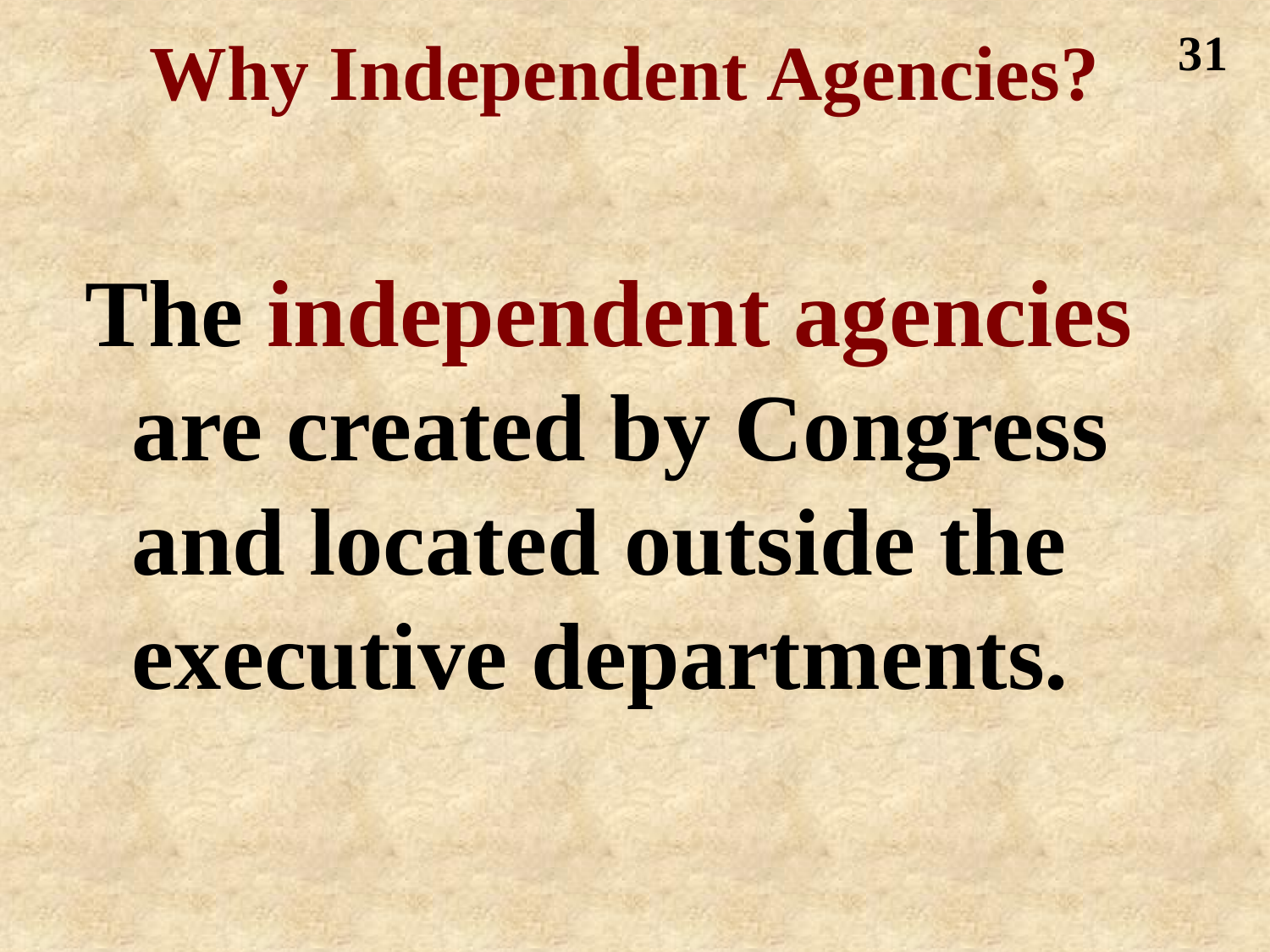**Why Independent Agencies? Independent agencies have been formed for numerous reasons, including: 32**

- •**being assigned a task or function that does not fit well within the existing departmental structure;**
- •**protecting the agency's purposes from the influence of both partisan and pressure politics;**
- •**being created outside the departmental structure by accident.**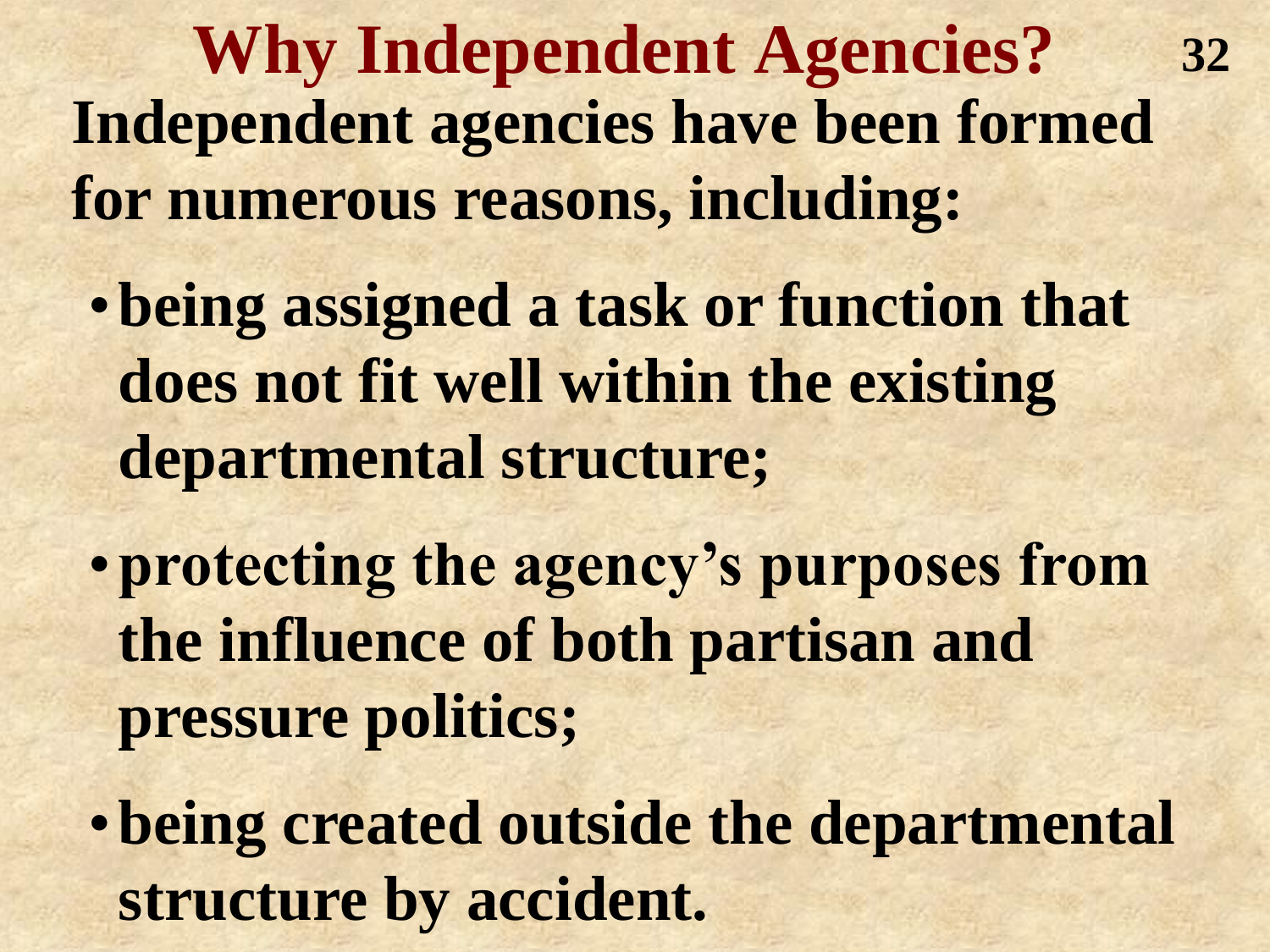**The Independent Executive Agencies 33**

- •**The independent executive agencies include most of the independent agencies.**
- •**The most important difference between the independent executive agencies and the 14 executive departments is that they simply do not have Cabinet status.**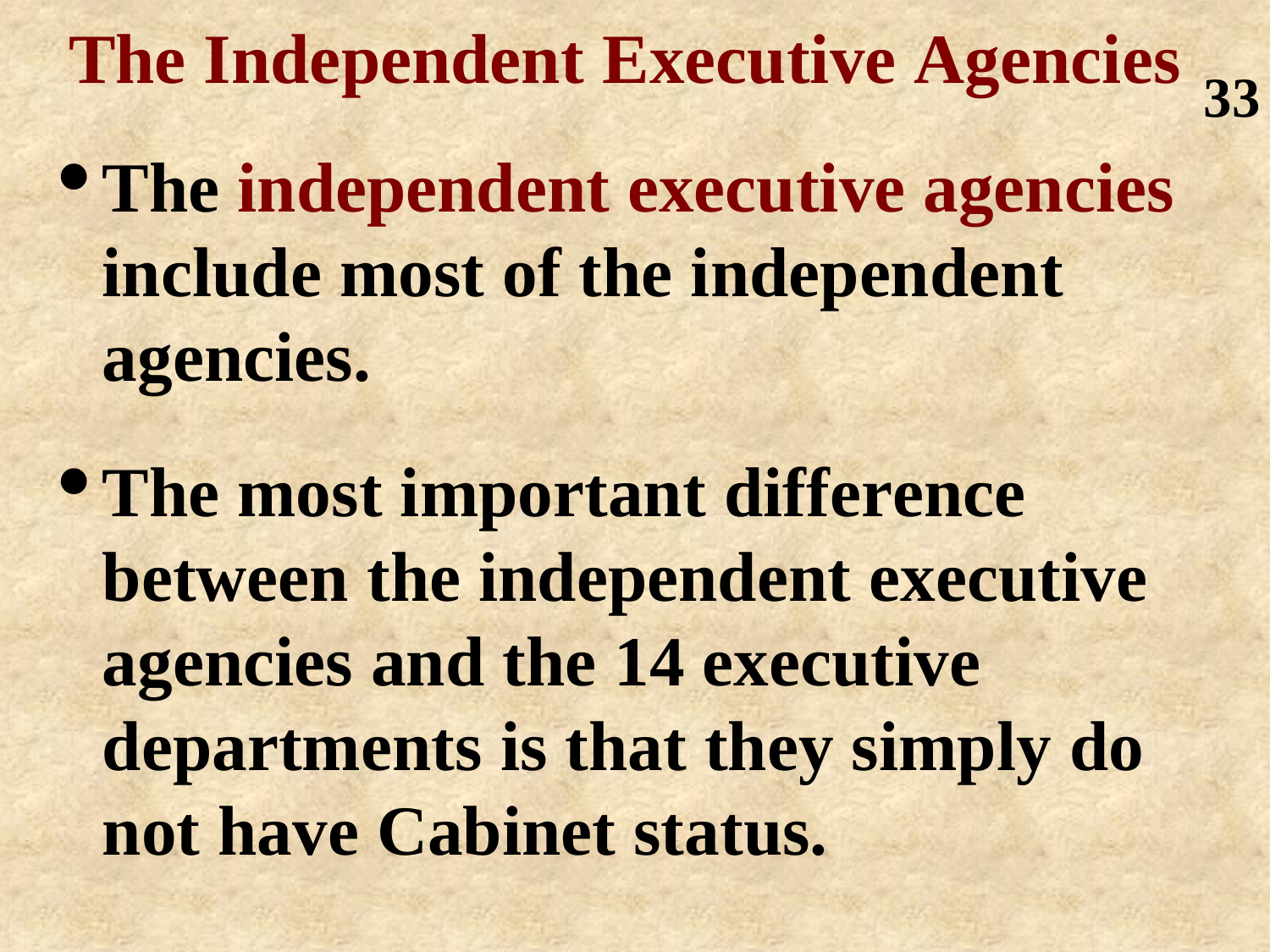**The Independent Executive Agencies** •**Examples of independent executive agencies include NASA, the General Services Administration, and the EPA. 34**

•**Some independent executive agencies are far from wellknown, such as the Citizens' Stamp Advisory Committee.**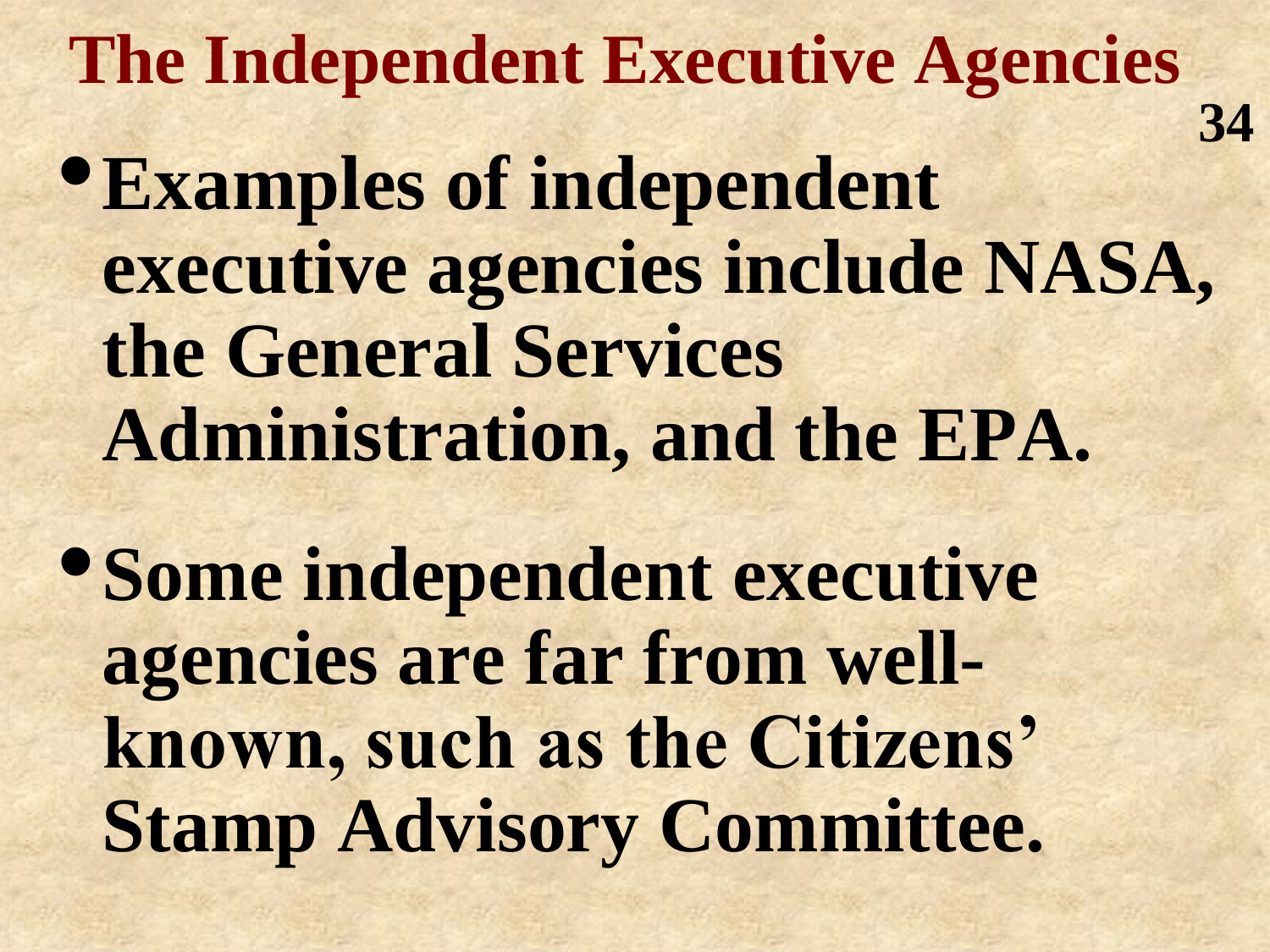#### **Independent Regulatory Commissions 35**

•**The independent regulatory commissions stand out among the independent agencies because they are largely beyond the reach of presidential direction and control.**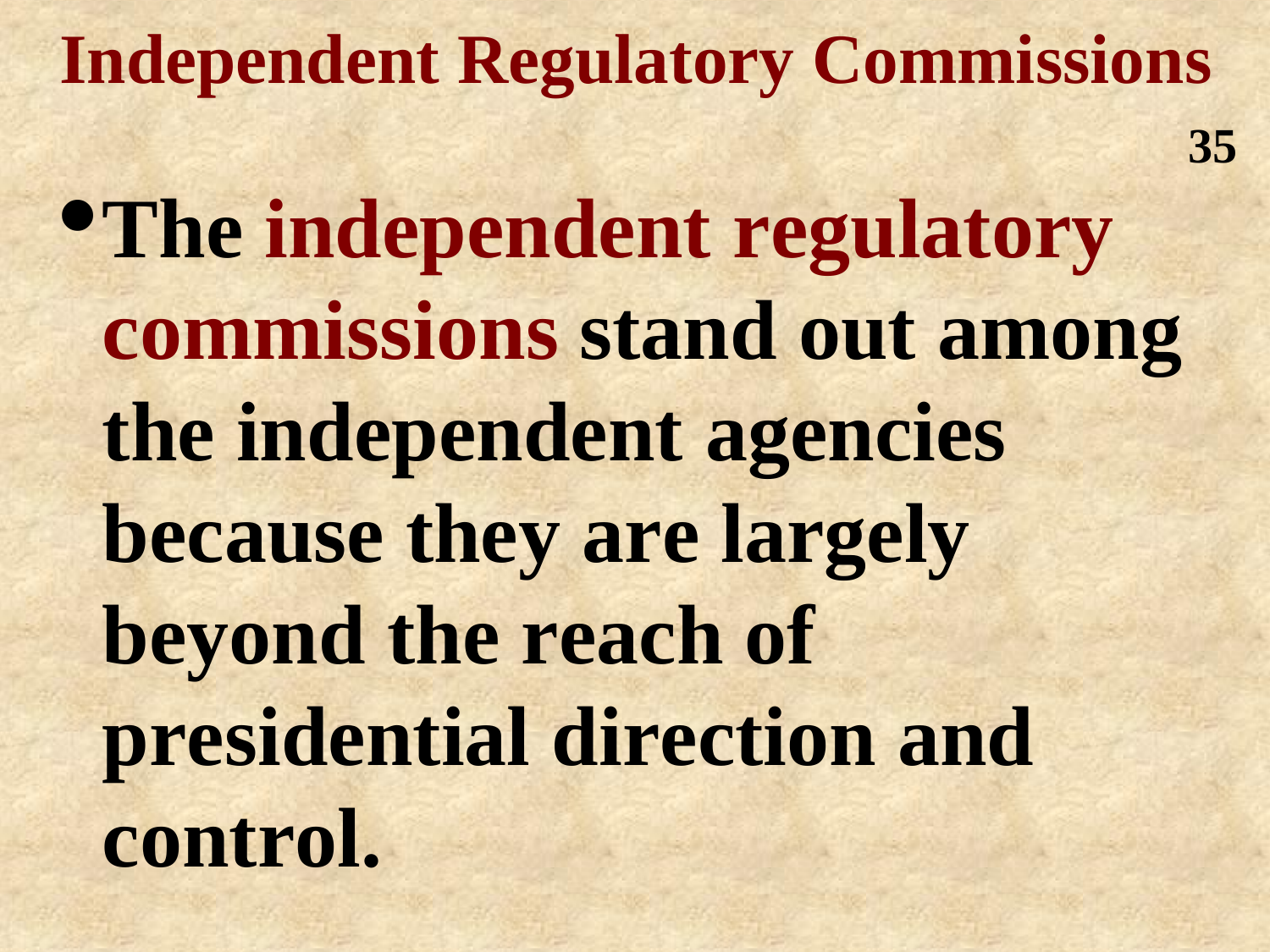### **Independent Regulatory Commissions**

**36**

•**Term length of members and staggering of member appointments keep these commissions from falling under control of one party.**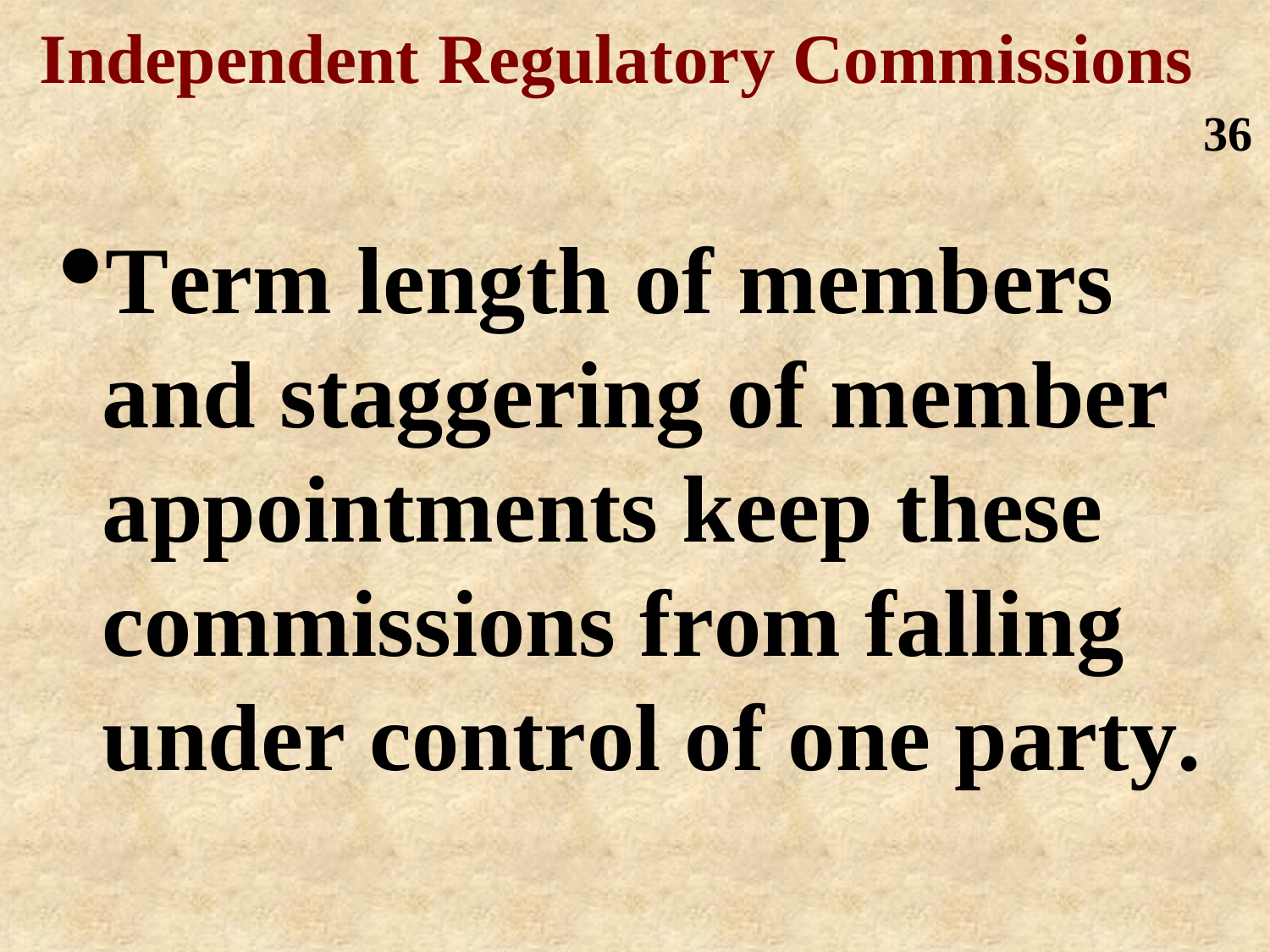#### **Independent Regulatory Commissions 37**

•**The regulatory commissions are quasi-legislative and quasijudicial, meaning that Congress has given them certain legislative-like and judicial-like powers.**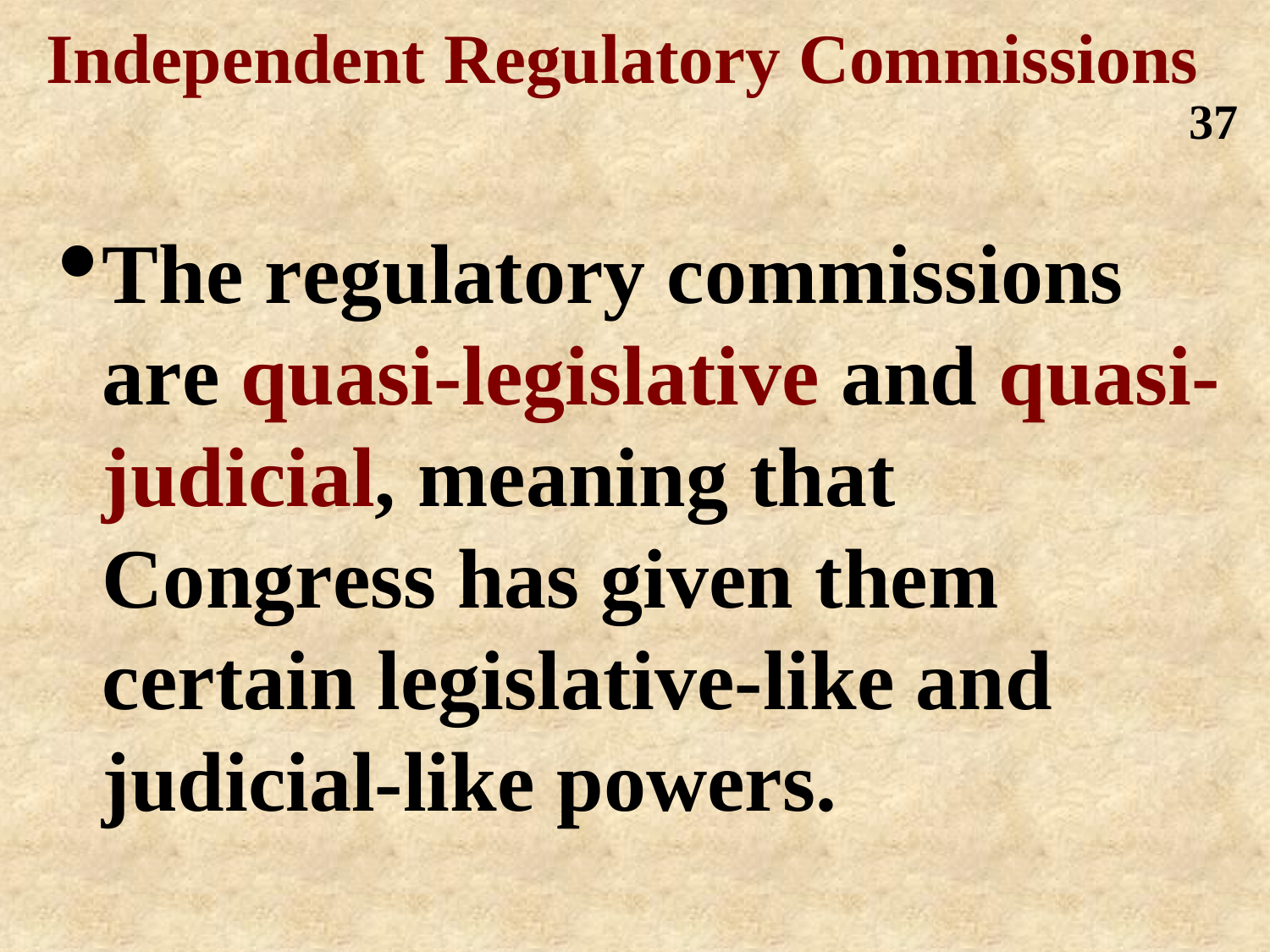### **The Government Corporations 38**

•**Government corporations are also within the executive branch and subject to the President's direction and control.** 

•**Government corporations were established by Congress to carry out certain business-like activities.**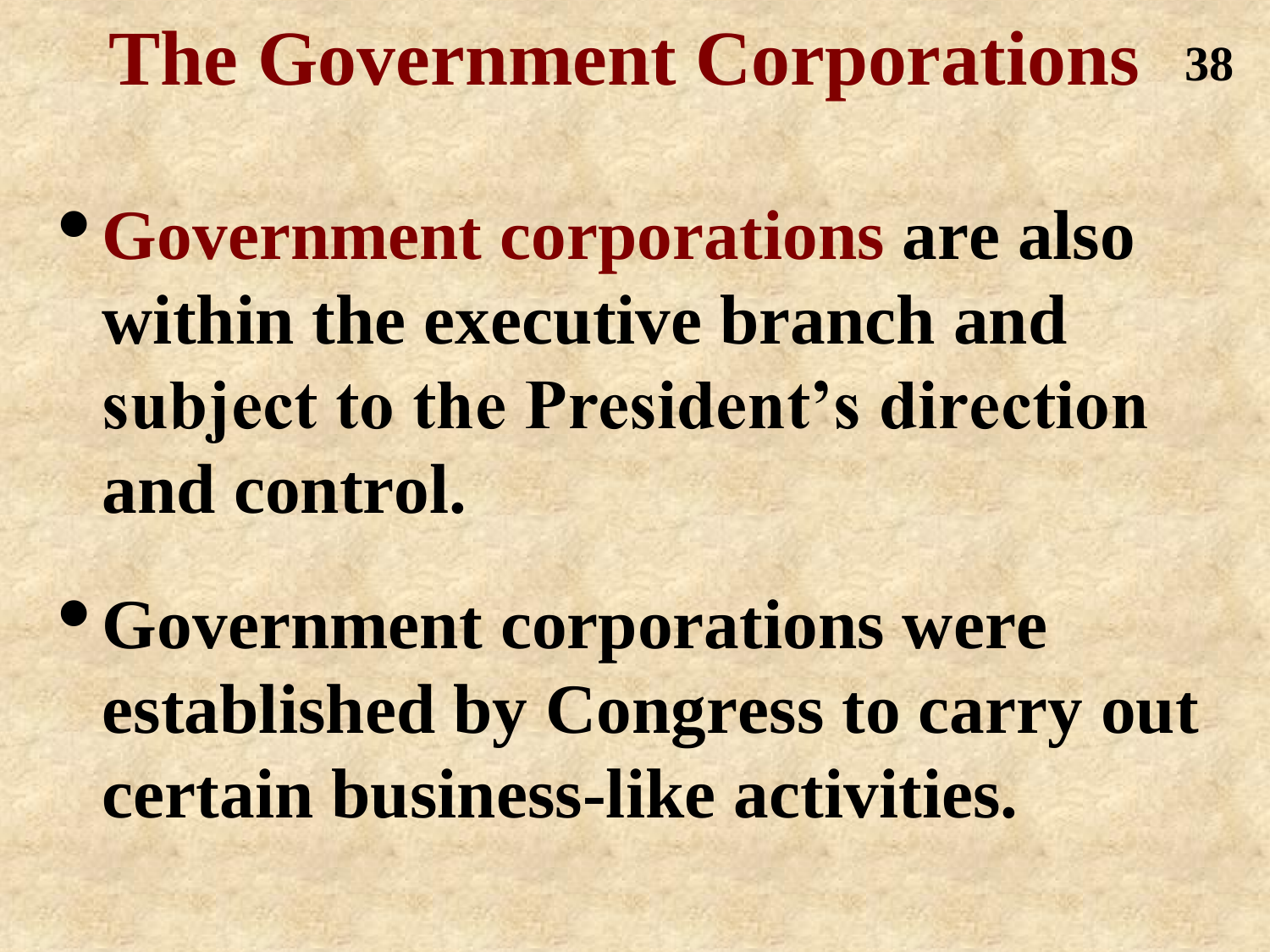**The Government Corporations 39**•**There are now over 50 government corporations, including the U.S. Postal Service, Amtrak, and the Tennessee Valley Authority.**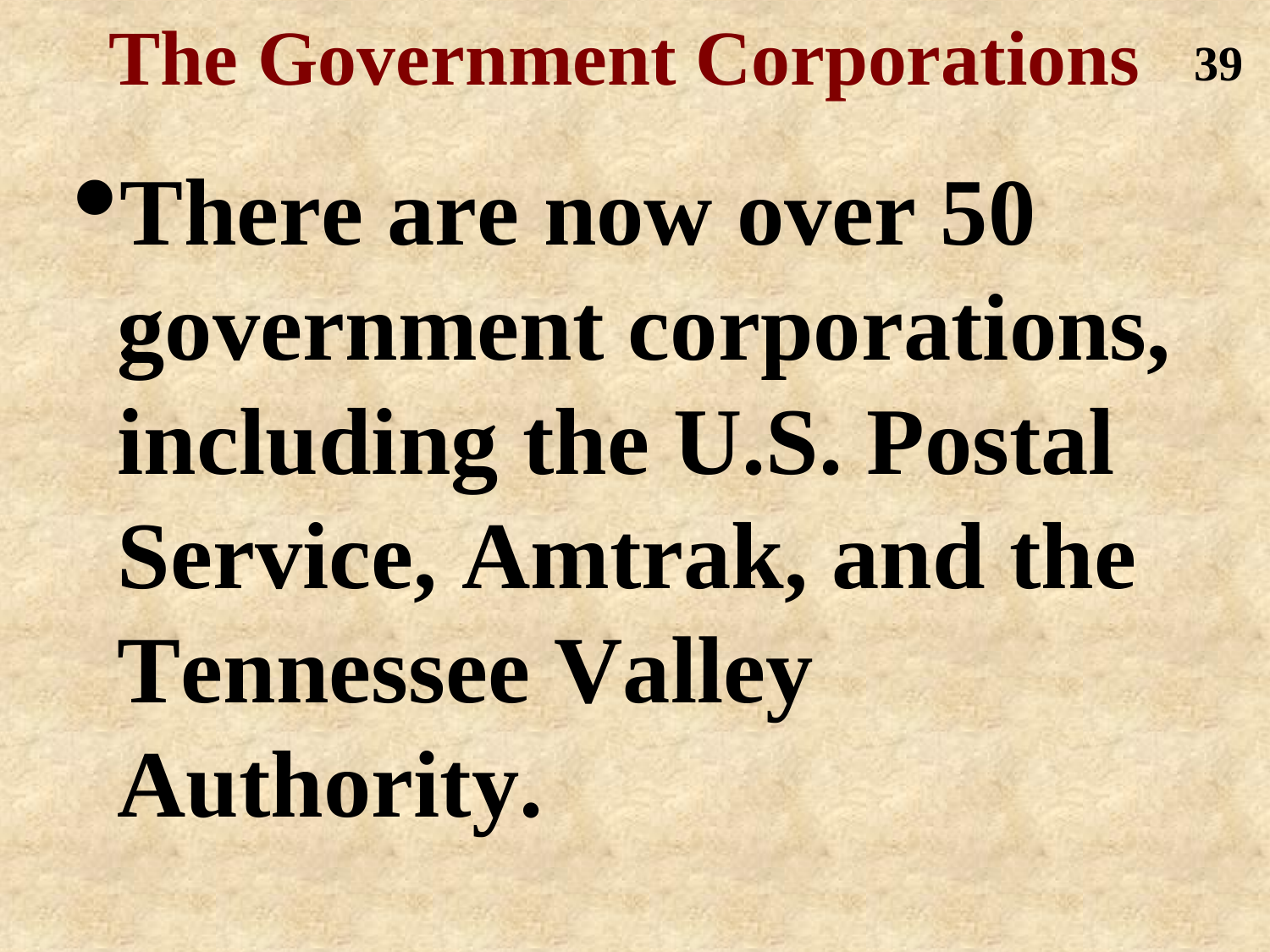## **Review**

- **1. Independent agencies are formed for all of the following reasons EXCEPT**
	- **(a) to create an agency immune from the system of checks and balances.**
	- **(b) their function pertains to a peculiar or sensitive task.**
	- **(c) their function does not fit within the structure of the executive departments.**
	- **(d) keeping their function out of the influence of partisan or pressure politics.**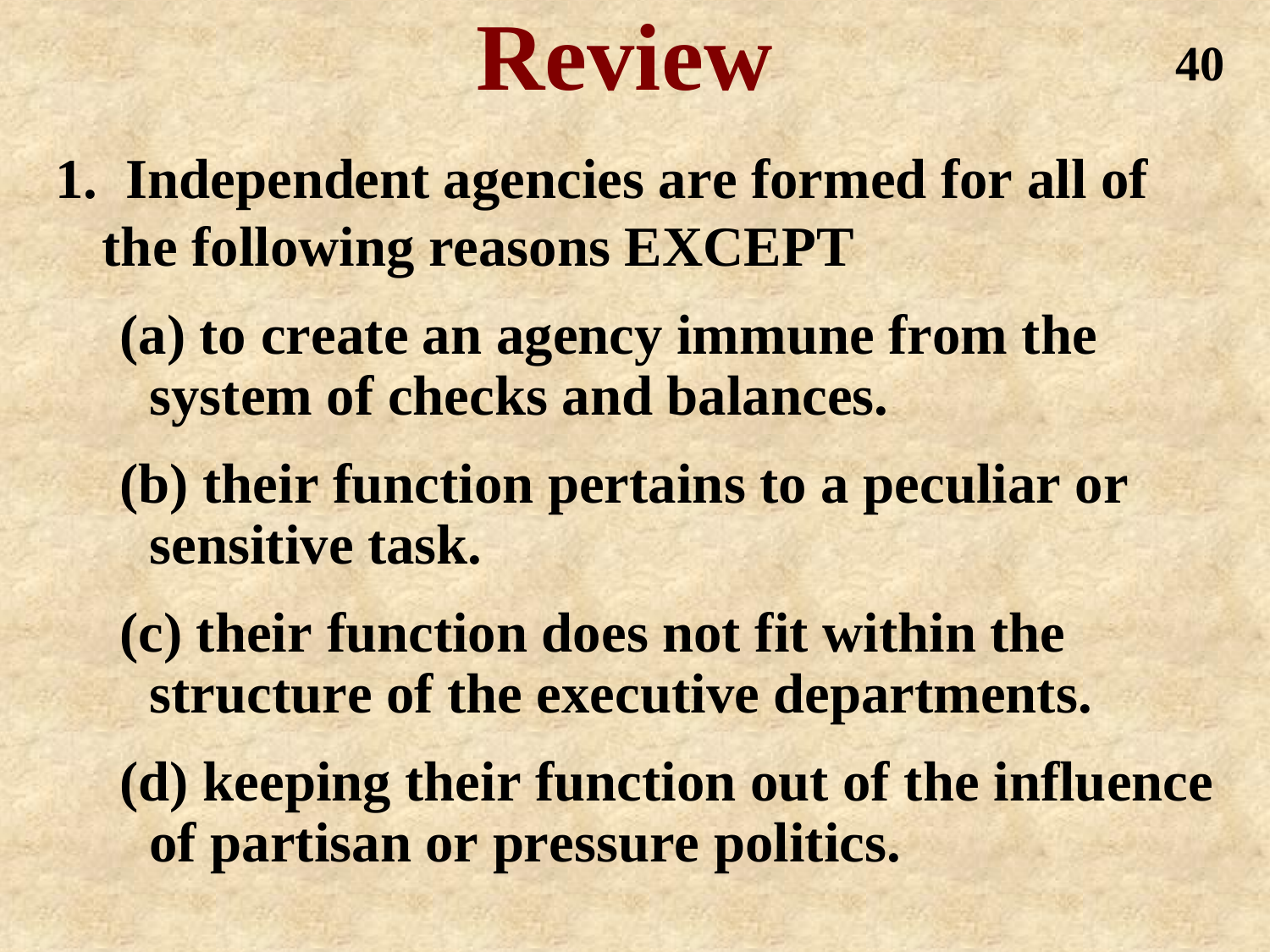**Review**

**2. The U.S. Postal Service is an example of**

**(a) an independent regulatory commission.**

**(b) a Cabinet department. (c) and independent executive agency. (d) a government corporation.**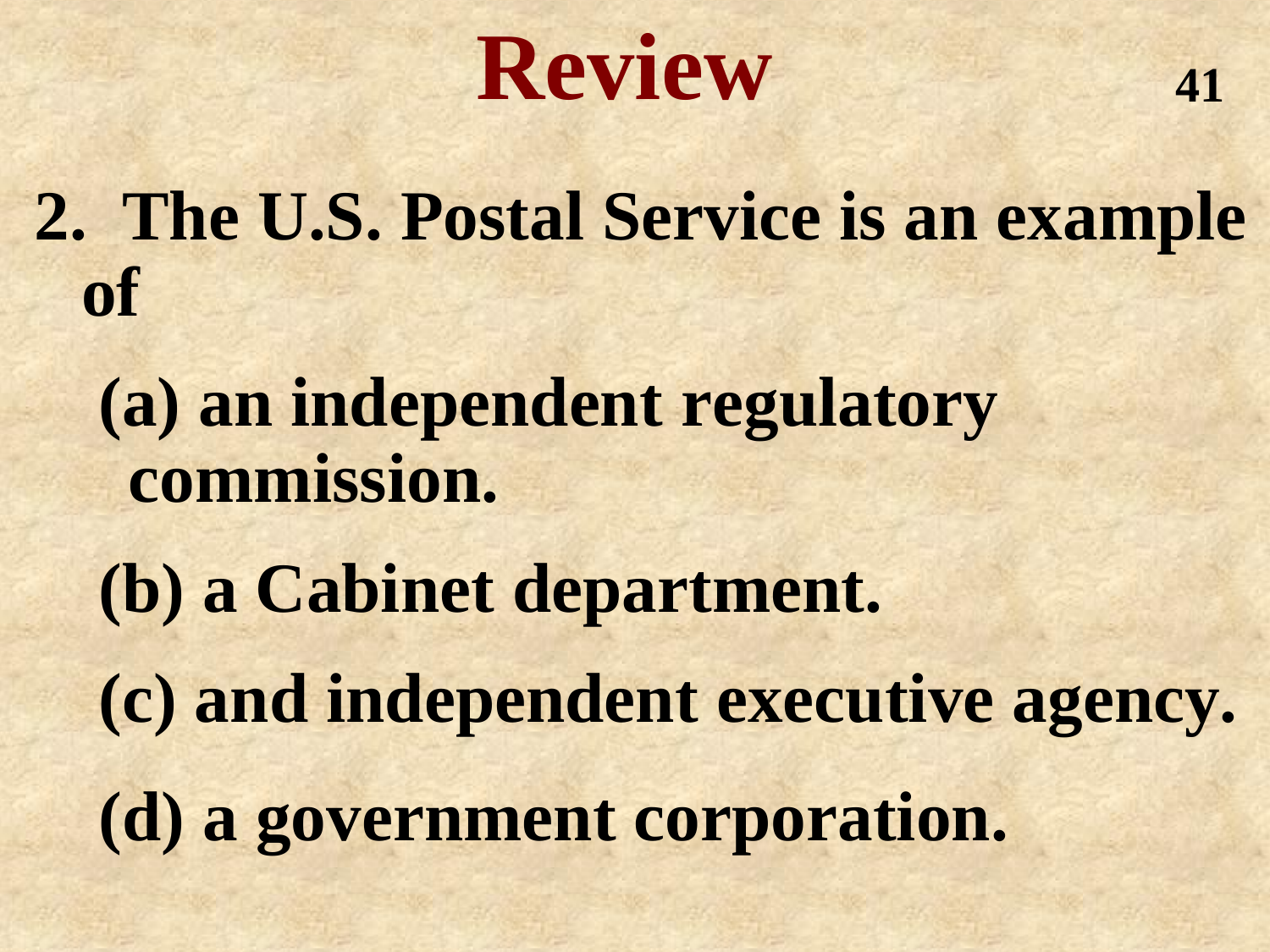### **The Civil Service**

**42**

•**How did the civil service develop?**

•**What are the characteristics of the current civil service?**

•**What restrictions are placed on the political activity of members of the civil service?**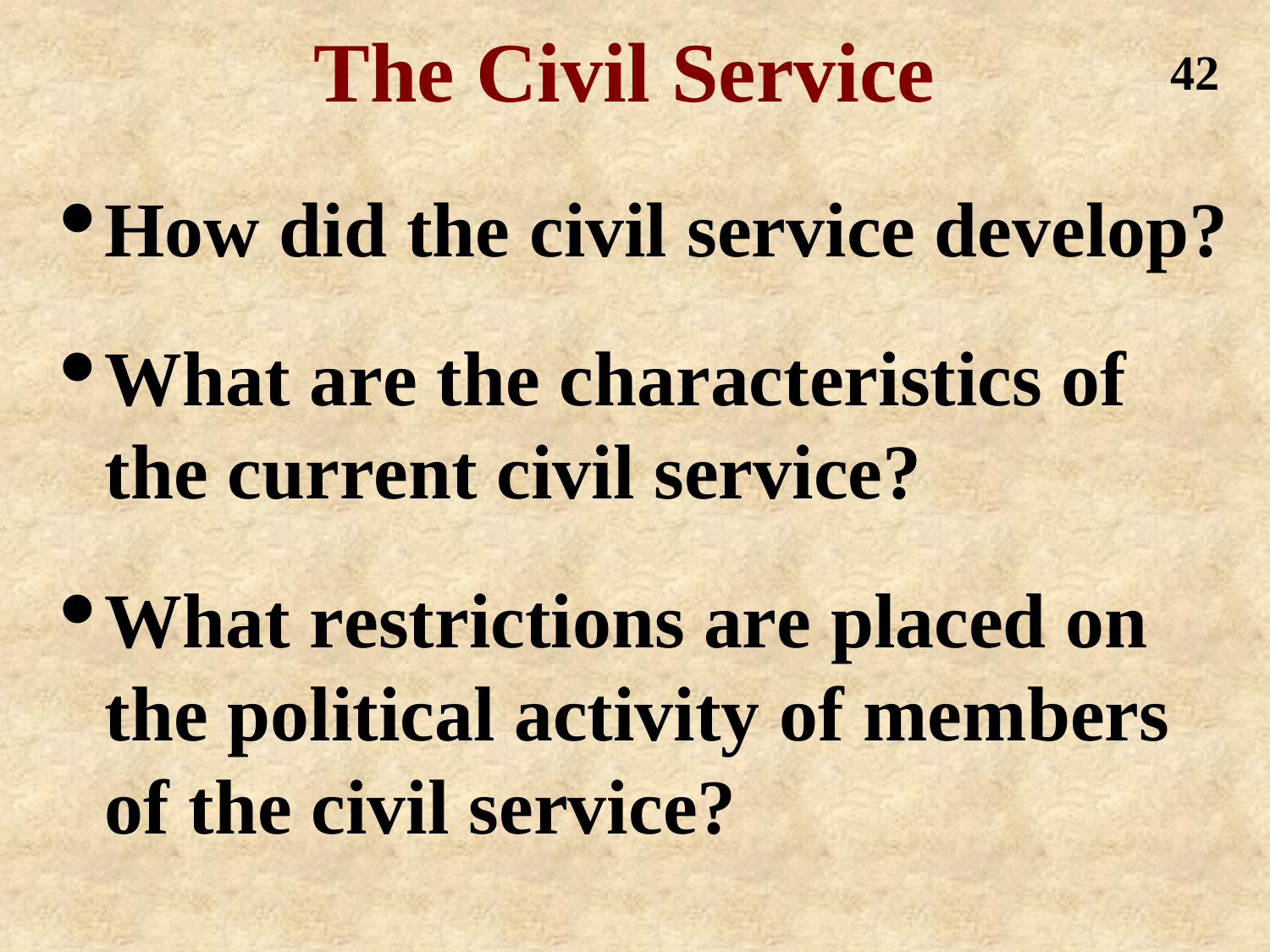**Development of the Civil Service The civil service is that group of public employees who perform the administrative work of government, excluding the armed forces. 43**

•**The use of patronage—the practice of giving government jobs to supporters and friends—was in use throughout most of the nineteenth century.**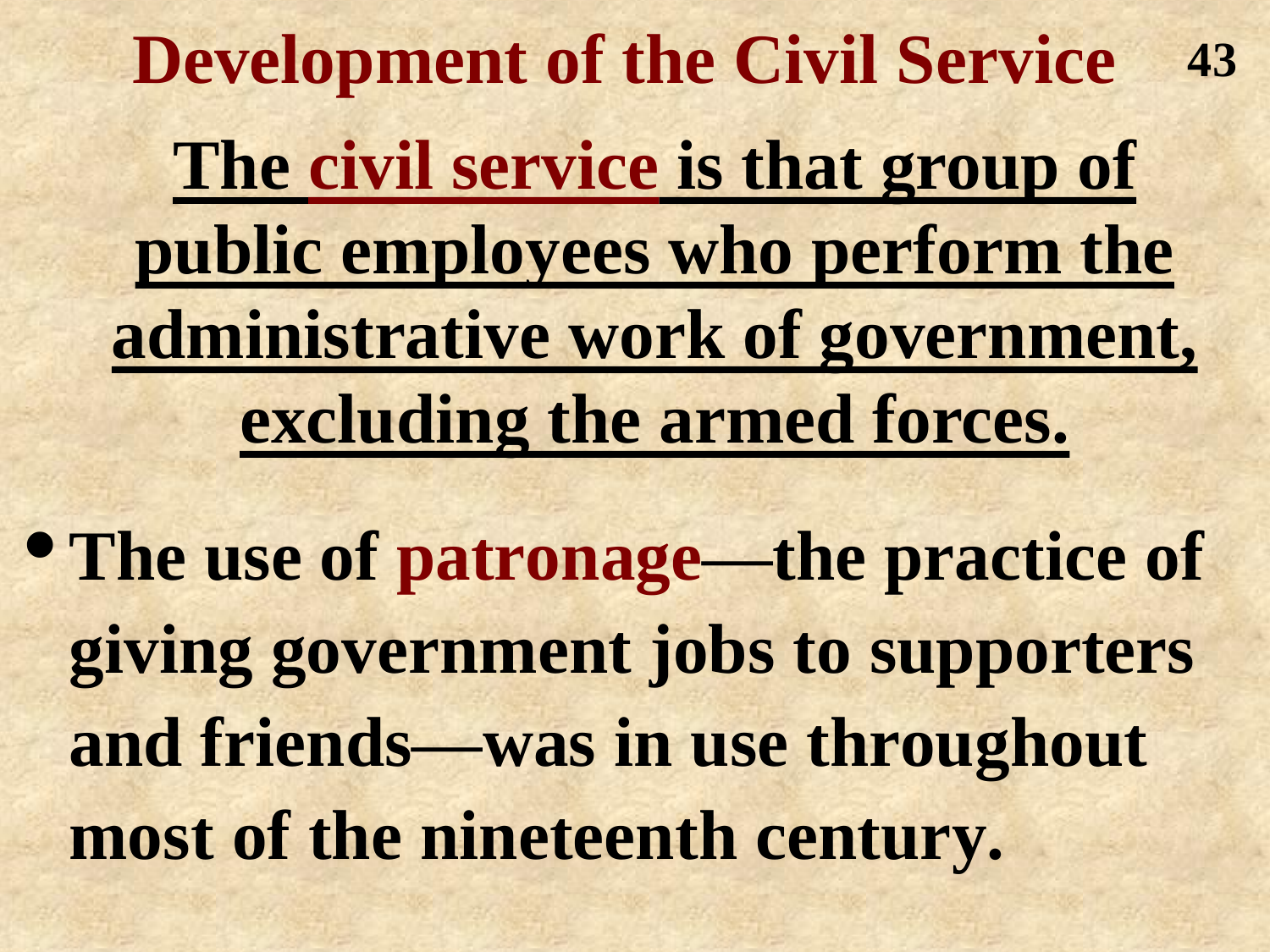**Development of the Civil Service The civil service is that group of public employees who perform the administrative work of government, excluding the armed forces. 44**

• **The Pendleton Act, also known as the Civil Service Act of 1883, laid the foundation of the present federal civil service system, and set merit as the basis for hiring in most civil service positions.**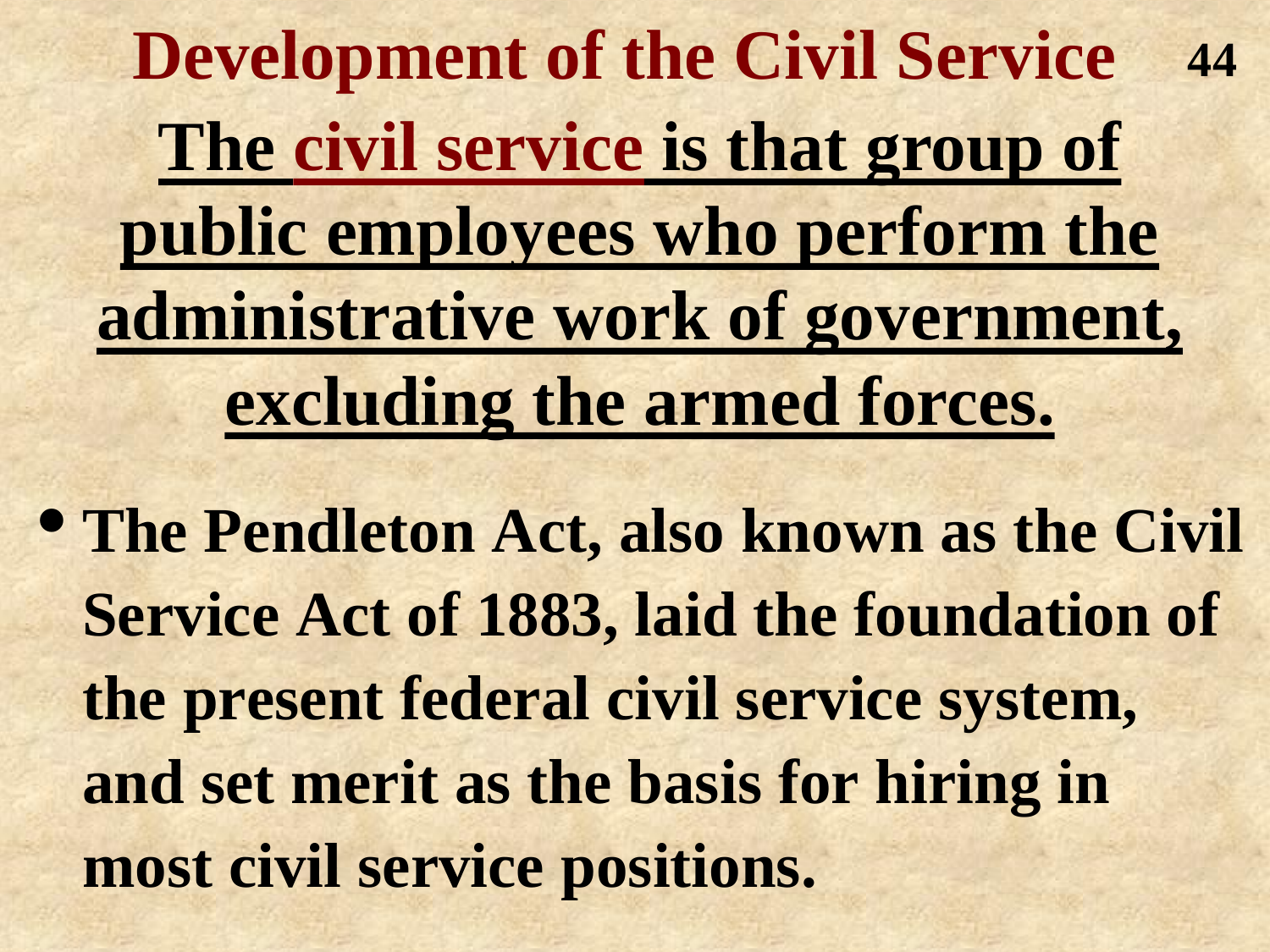### **The Civil Service Today**

•**The Office of Personnel Management is the central clearinghouse in the federal recruiting, examining, and hiring process.**



**45**

SOURCE: Office of Personnel Management. Numbers represent the executive branch agencies, both white and blue collar. Postal work force excluded.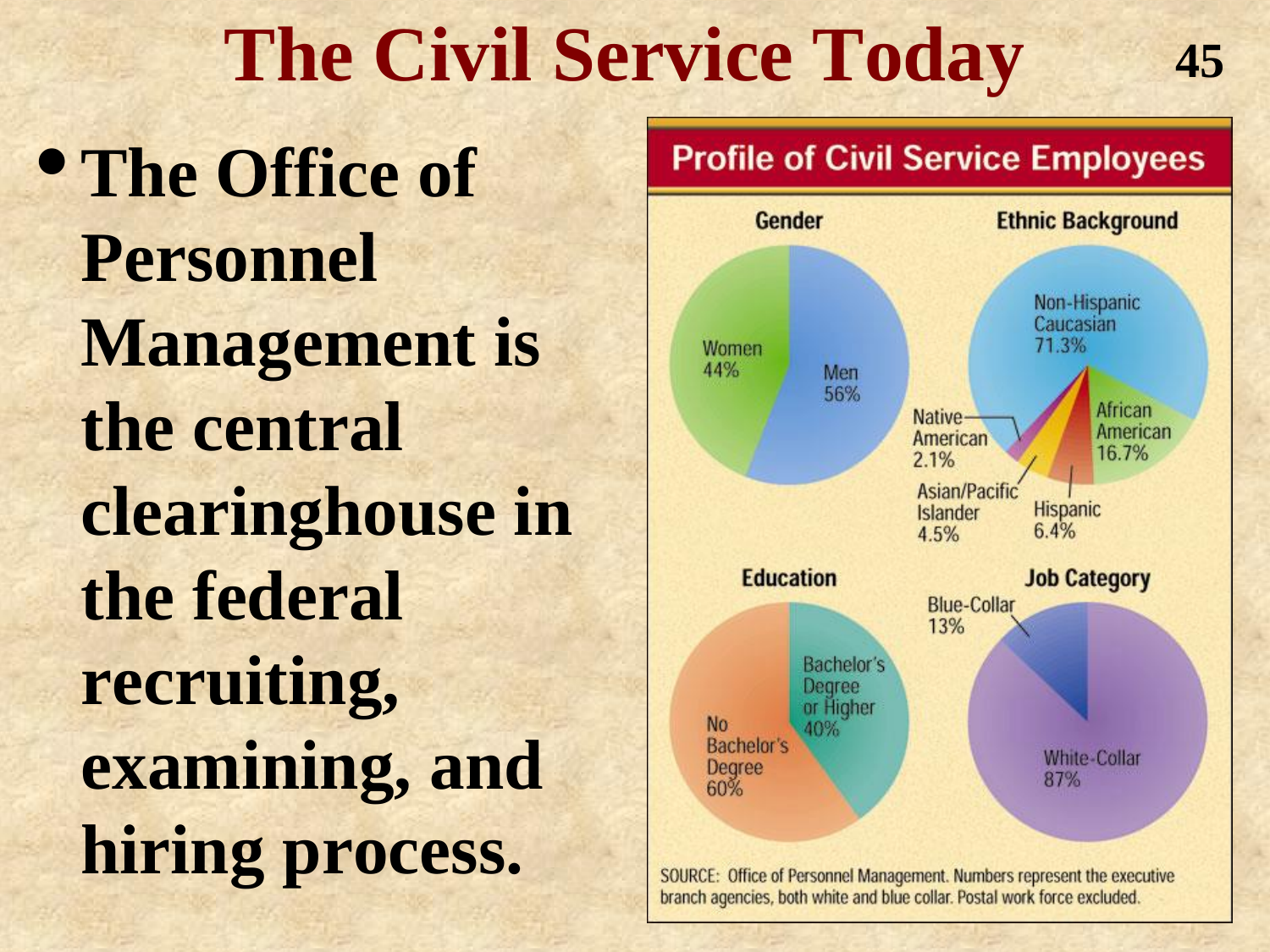### **The Civil Service Today**

•**The Merit Systems Protection Board enforces the merit principle in the federal bureaucracy.**



**46**

SOURCE: Office of Personnel Management. Numbers represent the executive branch agencies, both white and blue collar. Postal work force excluded.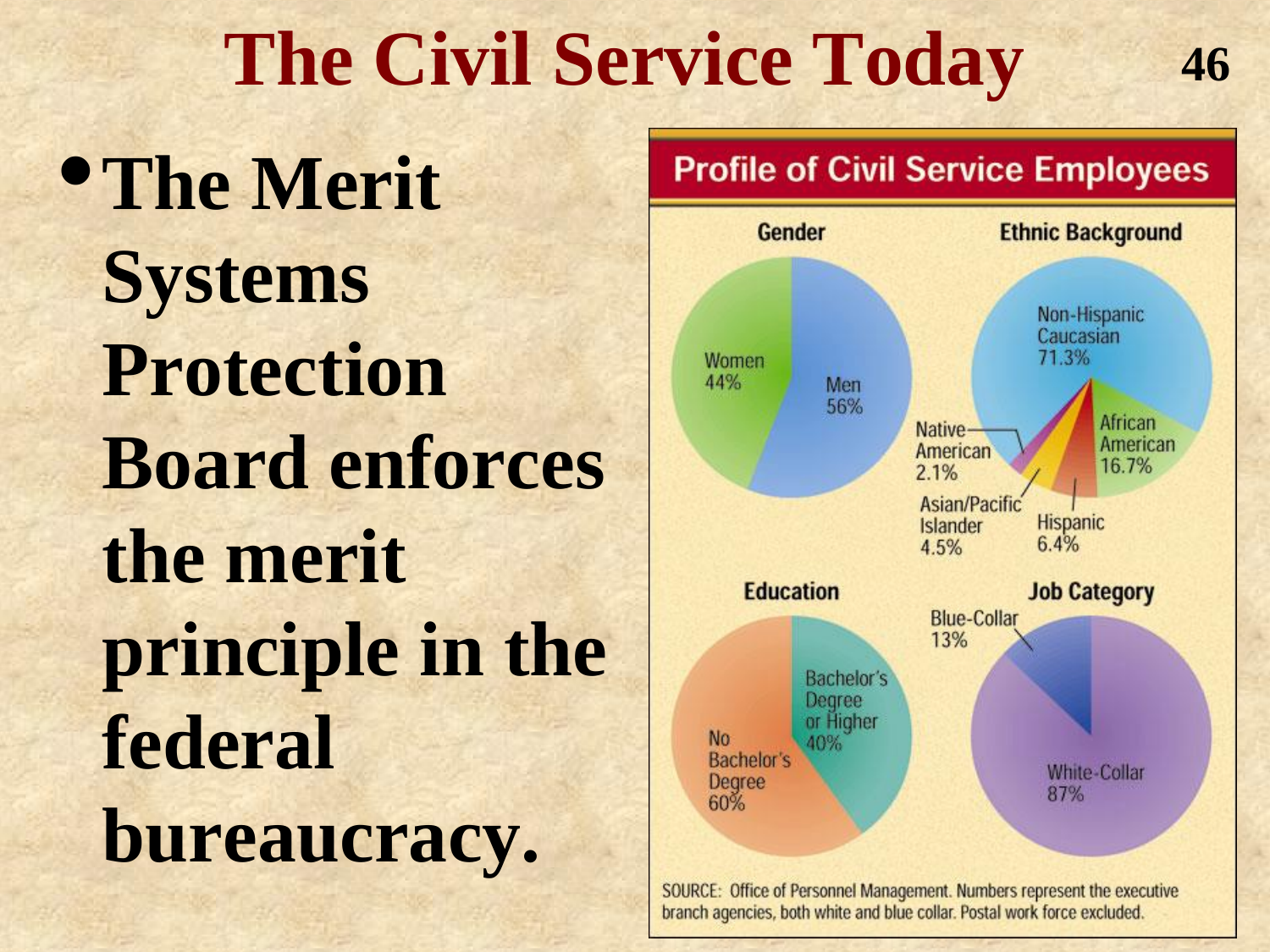### **The Civil Service Today**

•**Congress sets the pay and other job conditions for everyone who works for the Federal Government, except for postal employees.**



**47**

SOURCE: Office of Personnel Management. Numbers represent the executive branch agencies, both white and blue collar. Postal work force excluded.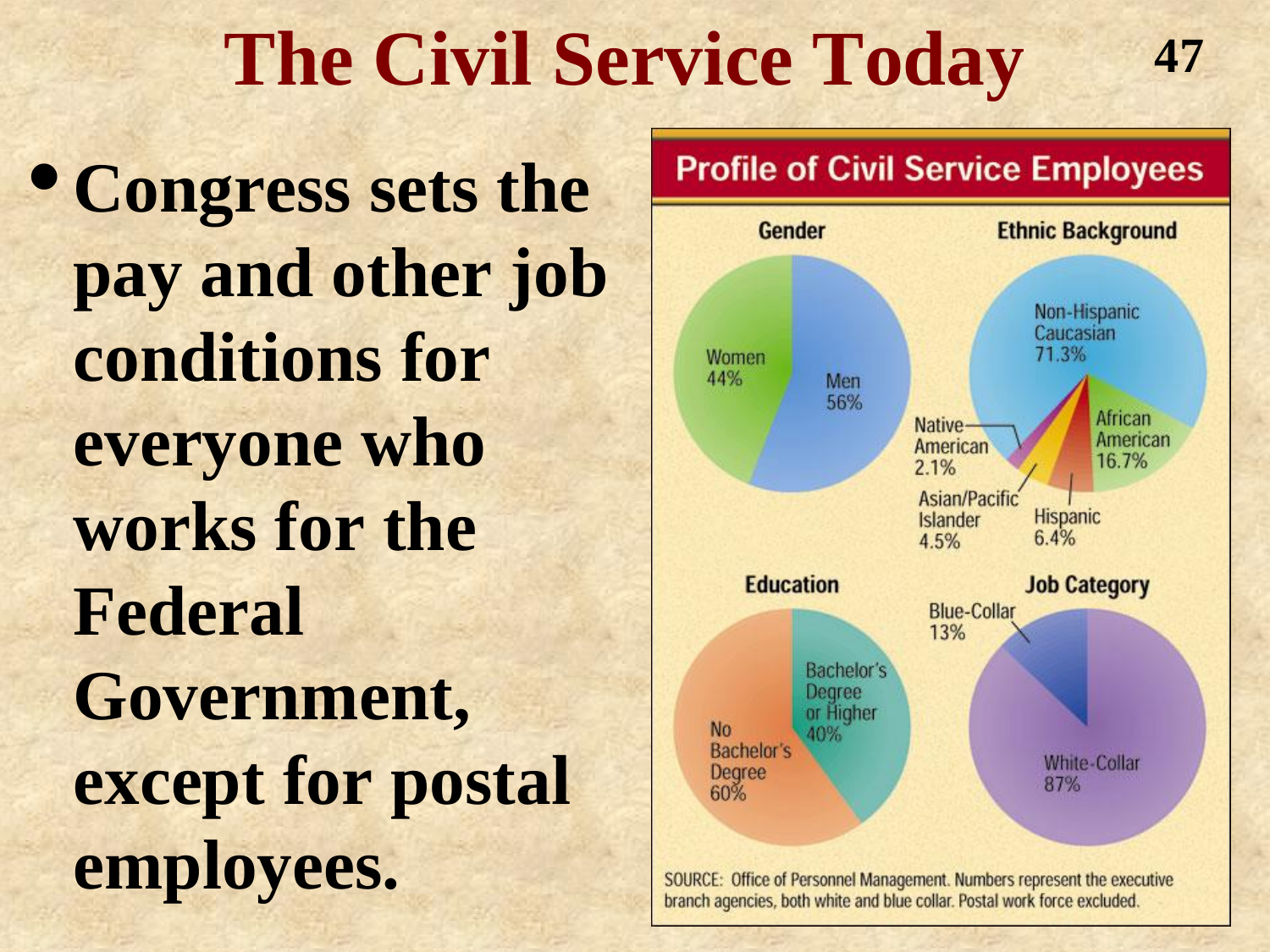#### **Political Activities**

**48**

**Several laws and a number of OPM regulations place restrictions on the political activities of federal civil** 

#### **servants:**

•**The Hatch Act of 1939 allows federal workers to vote in elections, but forbids them from taking part in partisan political activities**.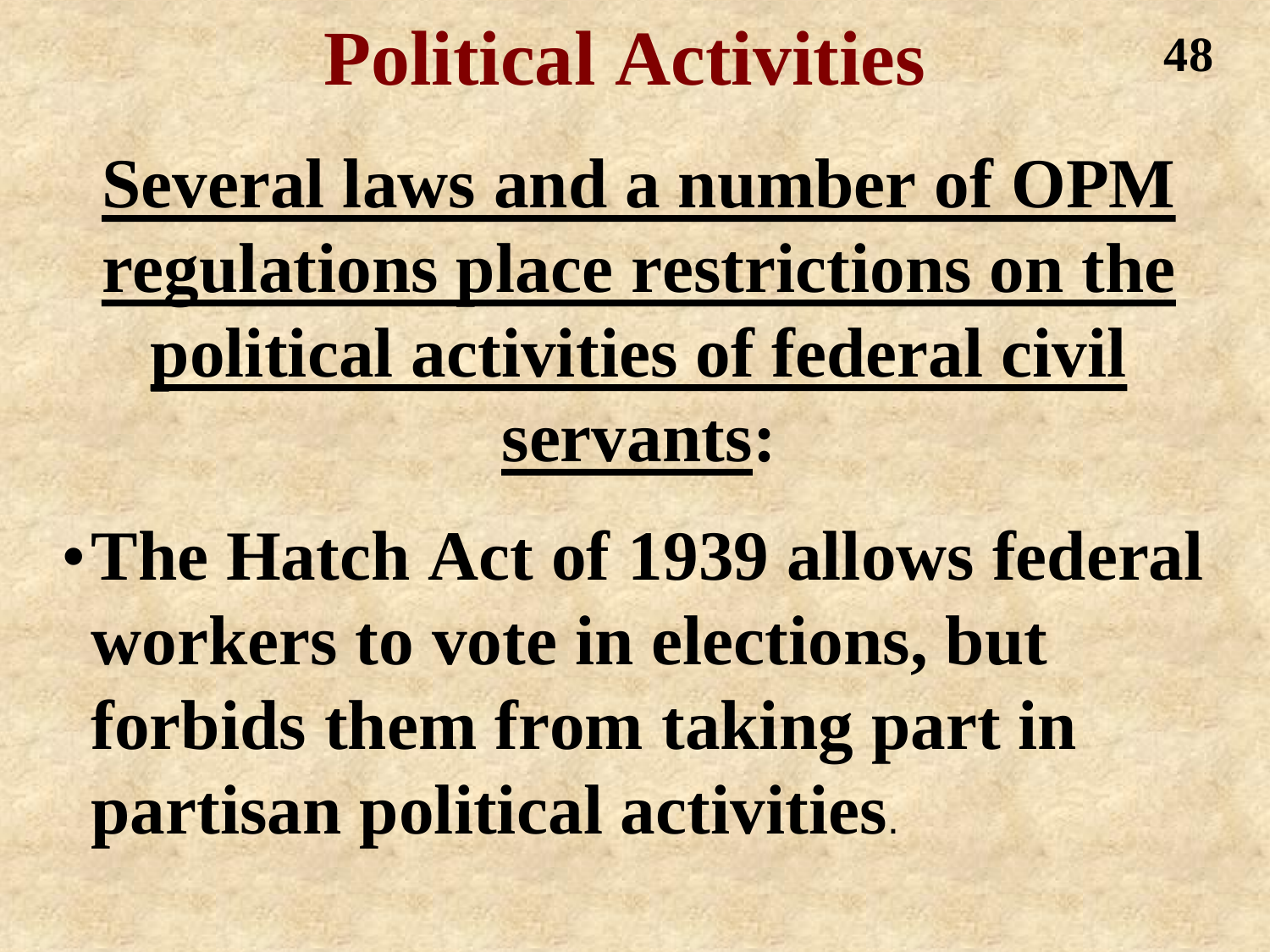#### **Political Activities**

**49**

- **The Federal Employees Political Activities Act of 1993 relaxes many of the restrictions of the Hatch Act. It still forbids federal workers from:**
	- **(1) running in partisan elections;**
	- **(2) engaging in party work on government property or while on the job;**
	- **(3) collecting political contributions from subordinates or the general public; or**
	- **(4) using a government position to influence an election.**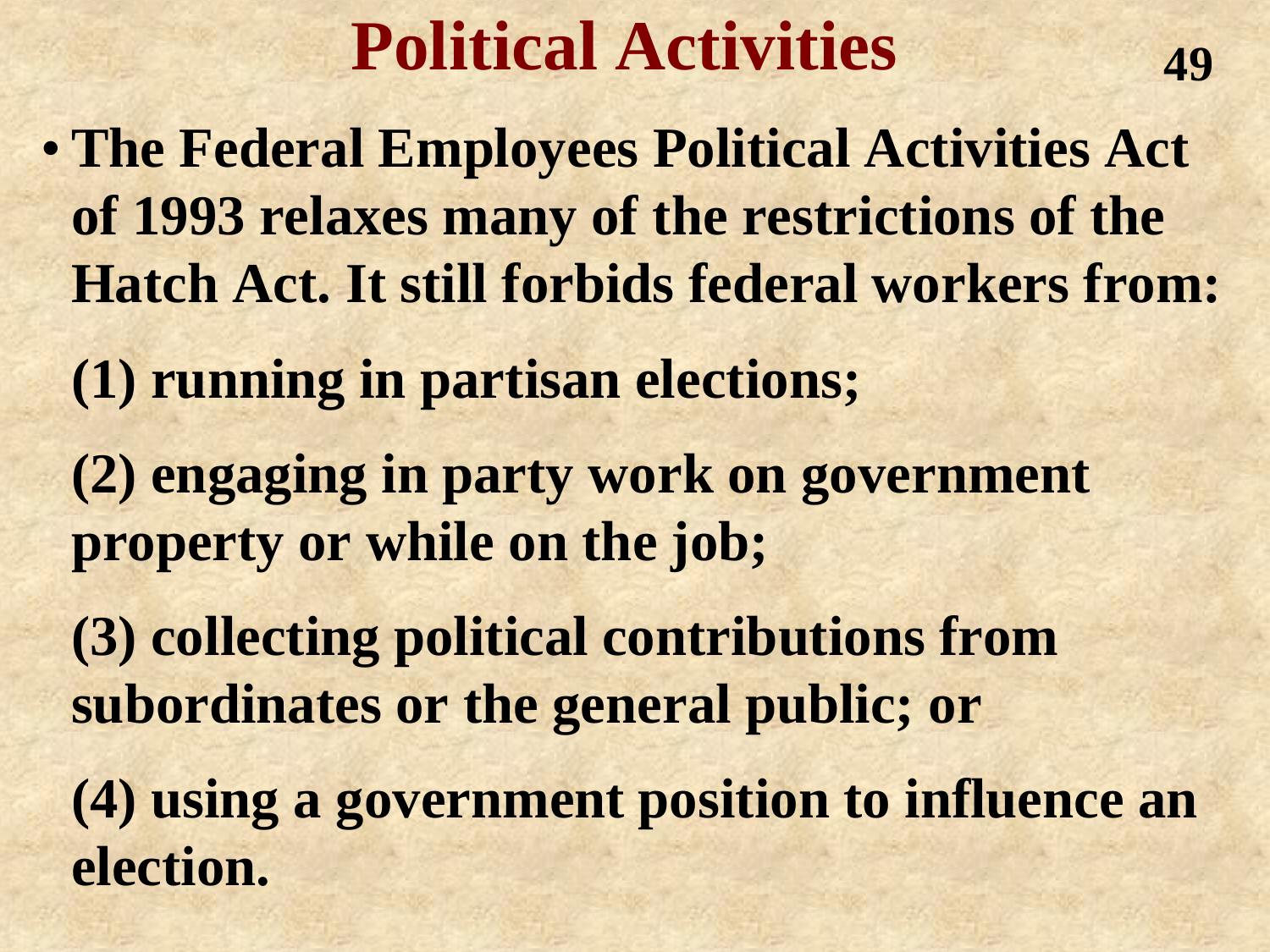## **Review**

**1. The Pendleton Act established (a) that the Supreme Court would regulate personnel decisions. (b) that any U.S. citizen was guaranteed a civil service job. (c) merit as the basis for hiring and other personnel actions in the civil service. (d) the basis of the spoils system.**